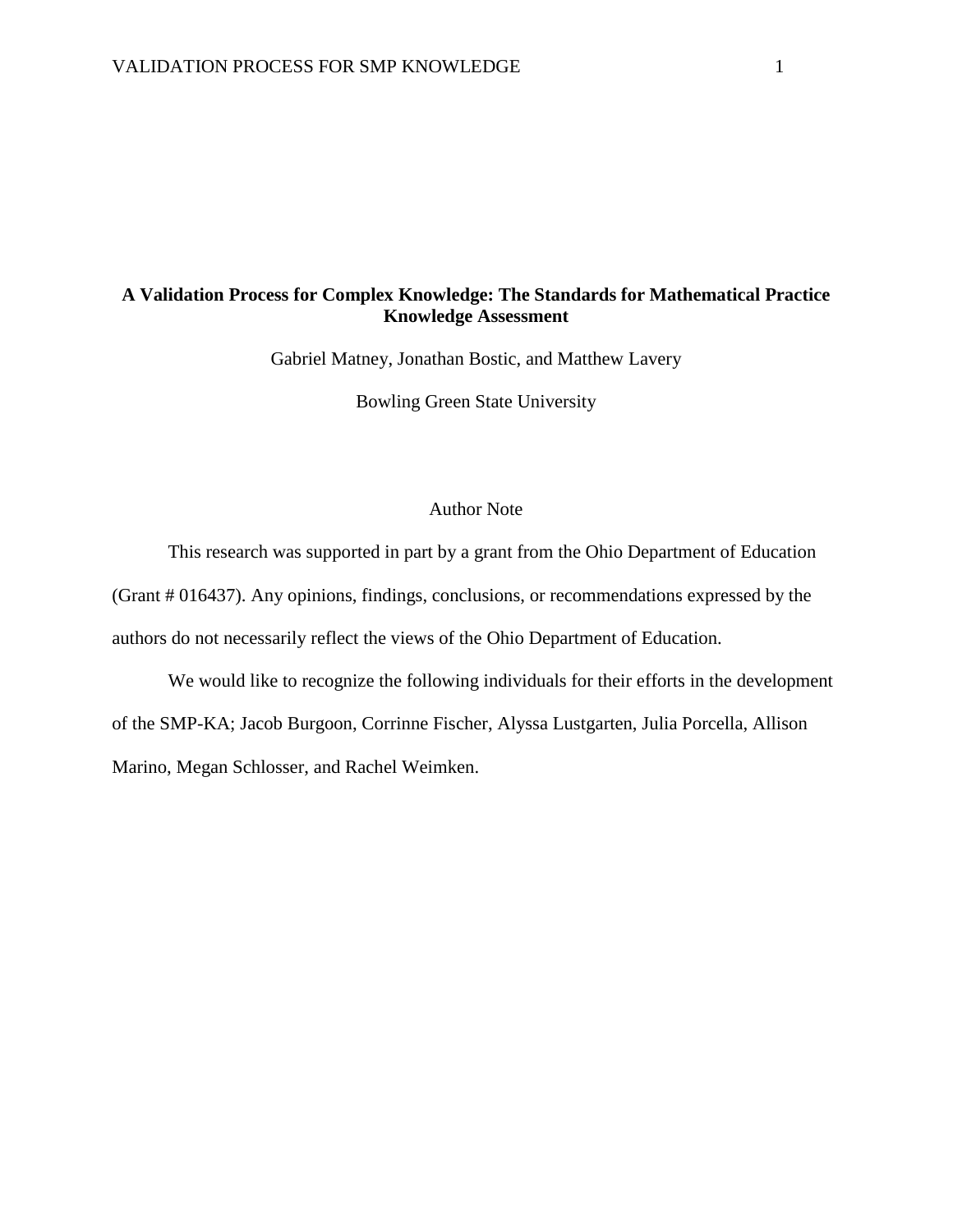*The Standards for Mathematical Practice (SMPs; CCSSI, 2010) describe mathematical behaviors and habits that students should express during mathematics instruction. Teachers should have knowledge about the SMPs, their meanings, and their implications for what students are expected to do when engaging in and with mathematics. In this chapter we describe the process and development of the Standards for Mathematical Practice Knowledge Assessment (SMP-KA). The purpose of this manuscript is to share validity evidence for interpretations of outcomes from the SMP-KA as a measure of teachers' knowledge related to the SMPs. The development of the SMP-KA drew upon on Anderson and Krathwohl's (2001) framework describing Bloom's revised taxonomy. The revised taxonomy's dual dimensions of knowledge and cognitive process guided construction of the instrument to ensure that important elements of the complexity and depth of the SMPs are assessed. Knowledge of the SMPs involves both mathematics content and a knowledge of students' behaviors as they engage with mathematics. The SMPs are an important part of a mathematics teacher's knowledge for teaching. The SMP-KA is an instrument to measure inservice K-12 teachers' complex knowledge on the Standards for Mathematical Practice. The gathering of validity evidence and the instrument development process for the SMP-KA followed the standards of the American Educational Research Association, American Psychological Association, and the National Council on Measurement in Education (AERA, APA, & NCME, 2014). The chapter provides sufficient validity evidence to support use of the SMP-KA to assess teacher knowledge of the SMPs.*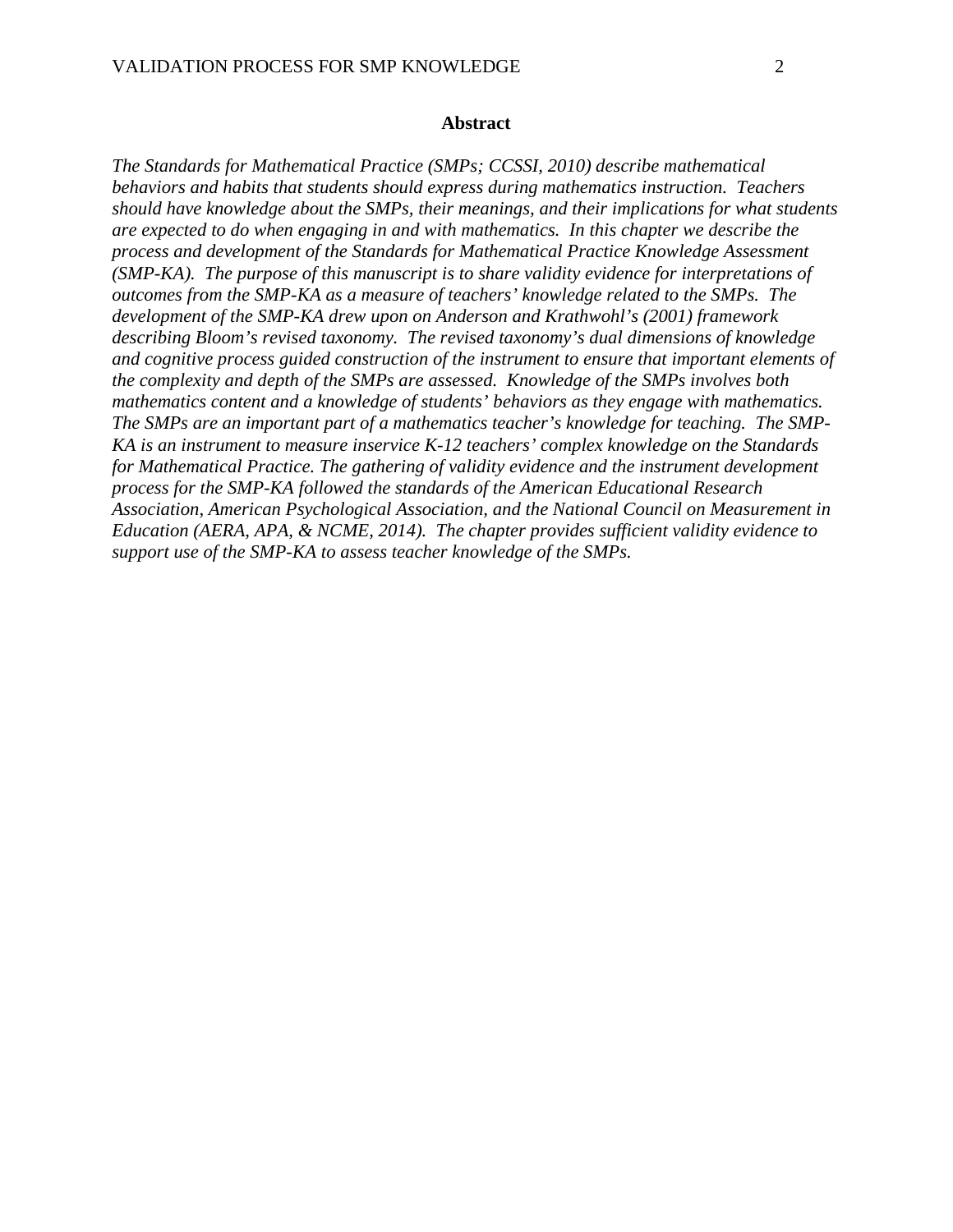Knowledge about teaching is complex on many levels (Association of Mathematics Teacher Educators [AMTE], 2017; Leonard, Brooks, Barnes-Johnson, & Berry, 2010; Jackson, Garrison, Wilson, Gibbons, & Shahan, 2013). When considering classroom teaching practice and the use of knowledge during instruction to make pedagogical decisions for students' learning, the dynamics are multifaceted (National Council of Teachers of Mathematics [NCTM], 2014). The practice of teaching mathematics involves multiple knowledge sets: knowledge of mathematics, knowledge of students, knowledge of pedagogy, knowledge of mathematical practices, knowledge of curriculum, and knowledge of social contexts (AMTE, 2017) and knowledge of mathematical and pedagogical connectedness (Matney, 2014). Because teaching draws on many knowledge types, instruments are needed to adequately measure these diverse forms of knowledge. For instance, measurement of content knowledge, pedagogical content knowledge, and classroom practices are three viable directions for measuring teachers' knowledge related to instruction. The purpose of this chapter is to share the validitation process and evidence for the Standards for Mathematical Practice Knowledge Assessment (SMP-KA), which measures teachers' knowledge about the Standards for Mathematical Practice (SMP), using a lens of depth-of-knowledge and knowledge of standards.

## **Purpose Statement for Standards for Mathematical Practice Knowledge Assessment**

The SMP-KA was designed to measure a teacher's knowledge of the Standards for Mathematical Practice (SMP). The SMPs are delineated in the Common Core State Standards for Mathematics (CCSM) as eight standards elucidating what it means to be mathematically proficient (Chief Council of State School Officers [CCSSI], 2010). The SMP-KA uses the Revised Bloom's Taxonomy (Anderson & Krathwohl, 2001) as a framework. A major portion of the United States' 3.1 million teachers (Common Core of Data, 2018) is in the 42 states that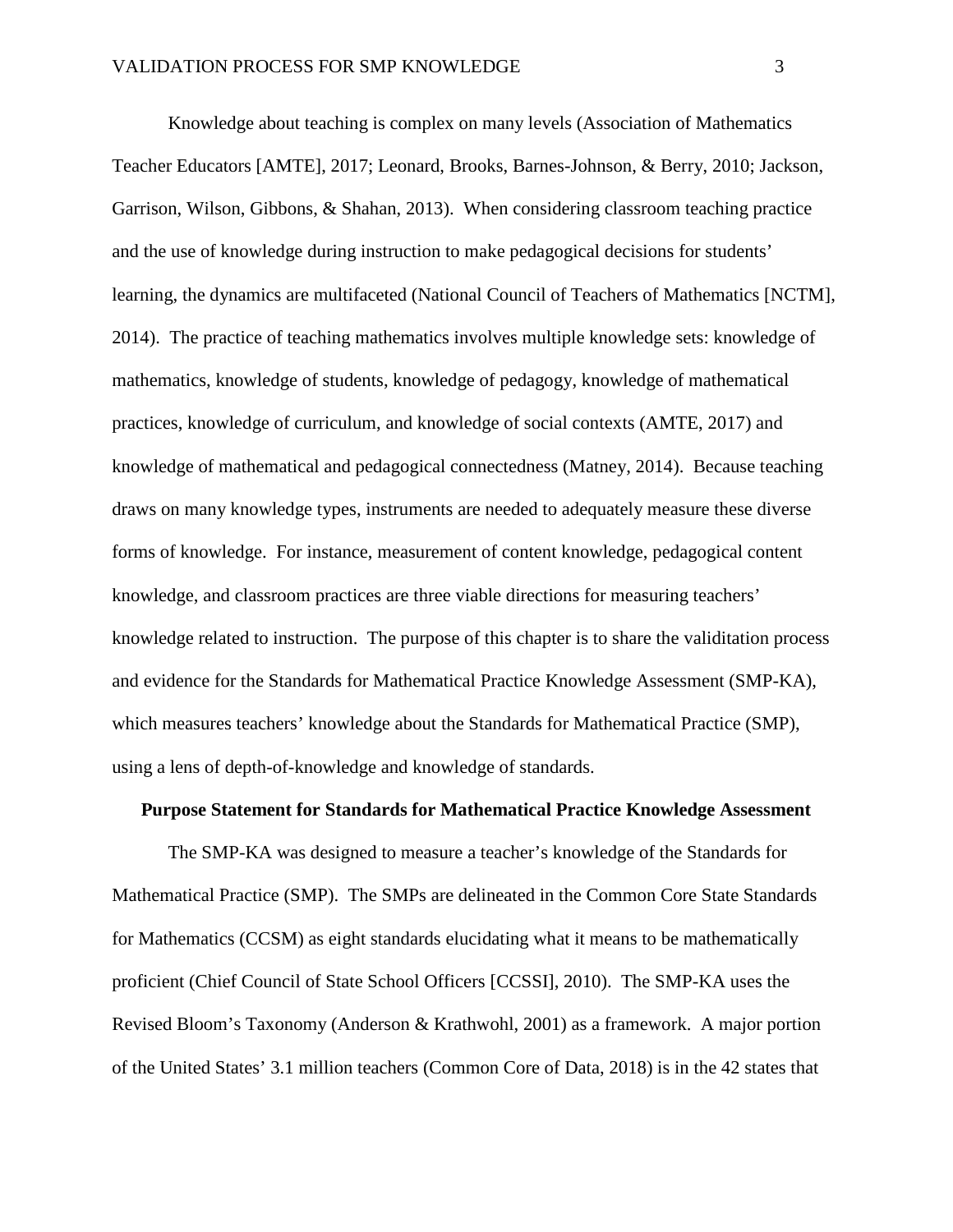*expect teachers to know and use the SMPs* as part of their professional teaching obligation. The SMP-KA has four phases (see Appendix A for a concise explanation of the phases) and takes between 30 minutes to 60 minutes to administer. The target population for the SMP-KA is K-12 teachers in states that adopted the CCSSM. While the SMP-KA was developed for use with both preservice and inservice teachers, this chapter only presents and analyzes the validity evidence pertaining to its use with inservice teachers. Measurement contexts include, but are not limited, to pre- and post-testing for professional development evaluation and/or research on teacher's SMP-related knowledge. It is strongly recommended for use when considering conditions under which it might be conjectured that teachers are developing knowledge of the SMPs in robust ways, either through long-term professional development or district initiatives involving mathematical proficiency. The assessment is given via computer in which participants type their responses in a single sitting. Participants complete the four phases of the assessment one at a time and, upon completing each phase, they are locked out of going back to a prior phase. The items are not released to the public to protect the integrity of the SMP-KA. Interested users should contact the first author for pricing and use information. Only trained reviewers, who have completed a minimum of 100 hours of SMP-related professional development, score responses. Due to the extensive professional knowledge required for scoring, end-users must contract with the developers for reliable scoring. The results of the scores are then returned to the end-user for analysis. A total raw score may be summed across all phases of the SMP-KA for a total of 81 points (e.g. 47/81).

## **Theoretical Framework of Knowledge**

Forty-two states in the USA have adopted the CCSSM (CCSSI, 2010) in some form as of 2018. The CCSSM include the Standards for Mathematical Practice (SMPs) and the Standards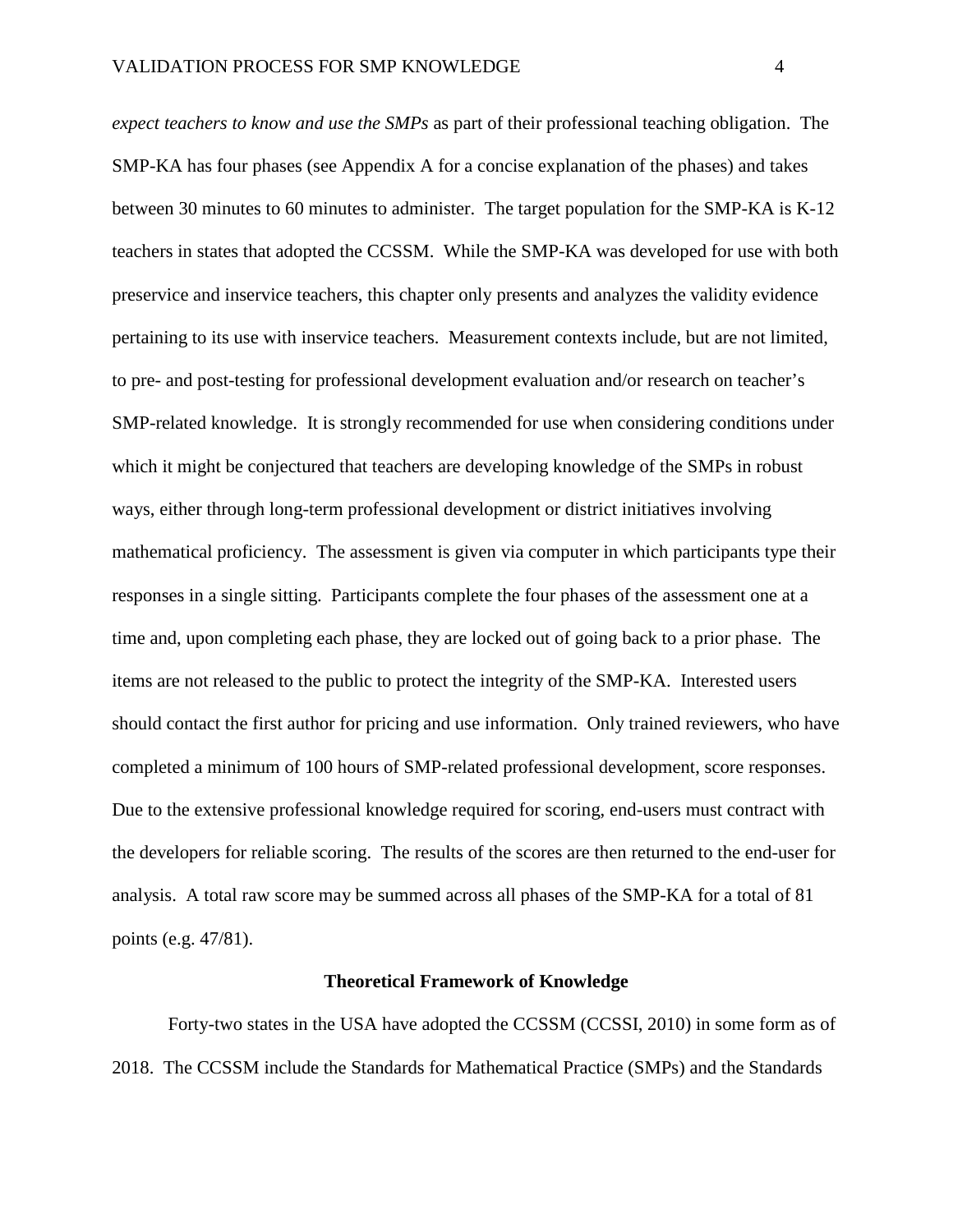for Mathematics Content. The eight SMPs (see Table 1) describe mathematical behaviors and habits that students should demonstrate and teachers should seek to encourage through planning and implementation (Bostic, Matney, & Sondergeld, in press). Because these are standards that teachers should promote during classroom instruction, it seems reasonable to infer that teachers should know what they are. Unfortunately, the rollout of new standards included insufficient funding for professional development and inadequate time to support teachers' growth as professionals (Bostic & Matney, 2013). Fast-forward to 2018 and teachers continue to experience professional development focused on the SMPs and concomitantly, preservice teachers are learning about them through university coursework and field experiences (Kruse, Schlosser, & Bostic, 2017).

## Insert Table 1 here

Few measures are designed to reliably capture teachers knowledge of the SMPs. The Mathematics Classroom Observation Protocol for Practices (MCOP<sup>2</sup>; Gleason, Livers, & Zelkowski, 2017) and the Revised Standards for Mathematical Practice Look-for Protocol (Bostic et al., in press) allow users to connect observational data with the SMPs. While both measures are grounded effectively in robust validation evidence, there are no measures of a teachers' knowledge of the SMPs. Without such a measure, it is unclear whether there is a viable means to connect a teachers' knowledge with classroom practices. Thus, there is a need to develop and validate a measure so that teachers' knowledge and practice can be more adequately connected and investigated.

The SMPs (CCSSI, 2010) themselves are complex notions of what it means to engage with and construct knowledge of mathematics. In the development of the Standards for Mathematical Practice Knowledge Assessment (SMP-KA), we sought a framework that would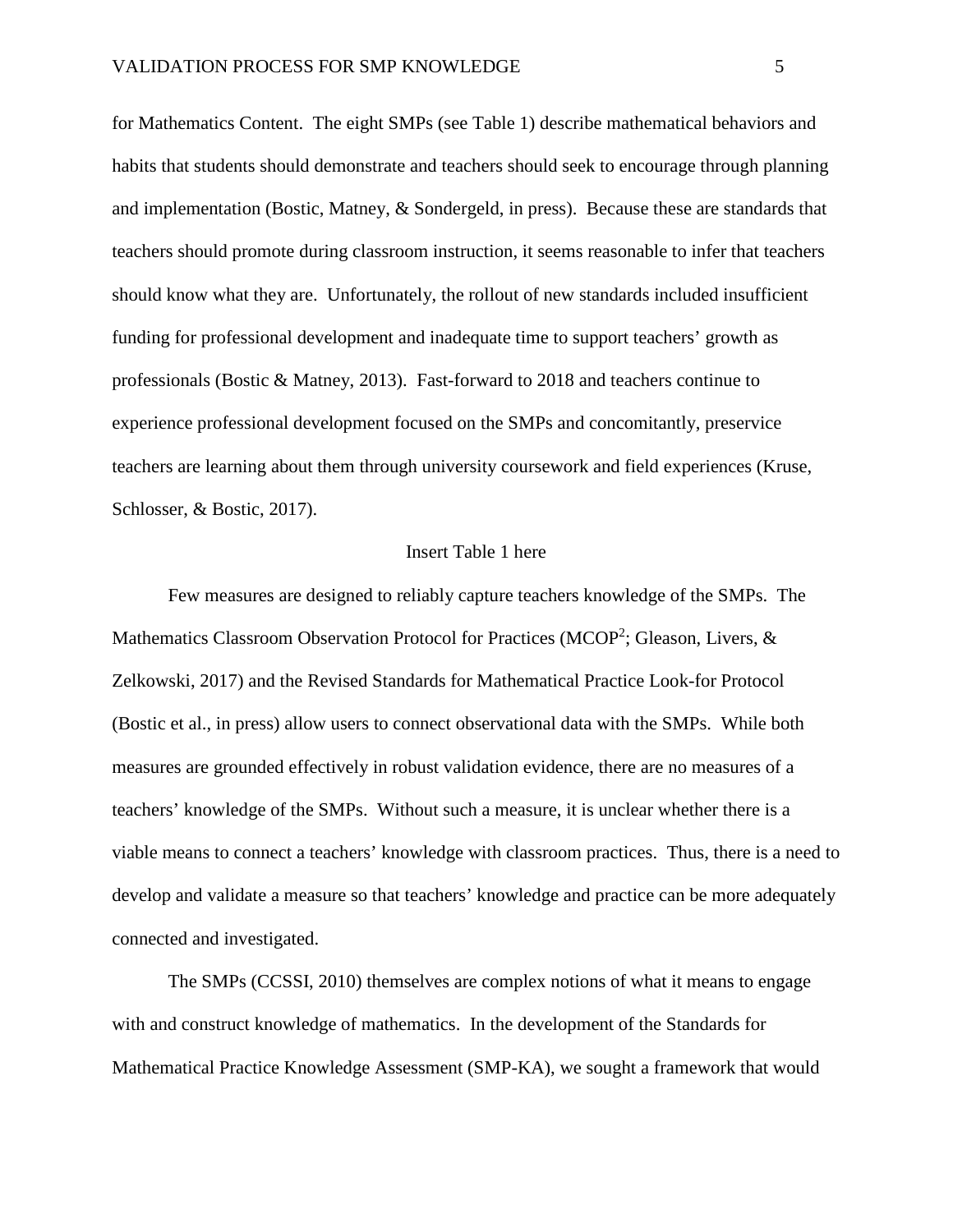treat complex knowledge (creating and analyzing ideas) as being different from basic knowledge (e.g., recalling ideas) and that would guide the construction of items to focus on different kinds of teacher knowledge about the SMPs. The revision of Bloom's Taxonomy (Anderson & Krathwohl, 2001) was chosen as an orienting framework for the SMP-KA due to the taxonomy's usefulness in distinguishing different types of knowledge with dual dimensionality. The taxonomy has two distinctive dimensions: *Cognitive Process and Knowledge*. The Cognitive Process dimension has six categories: Remember, Understand, Apply, Analyze, Evaluate, and Create. The Knowledge dimension has four categories: Factual, Conceptual, Procedural, and Metacognitive. These categories are thought to vary in complexity and as such form a hierarchy (Krawthwohl, 2002). Taken collectively, these two dimensions form a matrix of 24 possibilities for classifying knowledge. For instance, knowledge might be considered to fit within the Analyze and Conceptual cell of the matrix, and could be described as "analyze conceptual knowledge" (ACK).

The SMP-KA does not measure all knowledge a teacher might have about the SMPs. The limitations of a survey inhibit what can be revealed about actual instruction, such as how teachers' use their knowledge of SMPs to plan and enact instruction. The field has done well to develop a few instruments with validity evidence that measure teachers' use of SMPs within observable instruction (see Bostic et al., in press; Gleason et al., 2017). These instruments allow researchers to gather evidence of the execution and implementation of knowledge, both of which are associated with the cognitive dimension of application in the Revised Taxonomy (Anderson & Krathwohl, 2001). What the field lacks however, is a critical examination of the other knowledge categories such as factual knowledge and conceptual knowledge; the SMP-KA fills much of this needed gap. This chapter provides a validity argument for outcome interpretations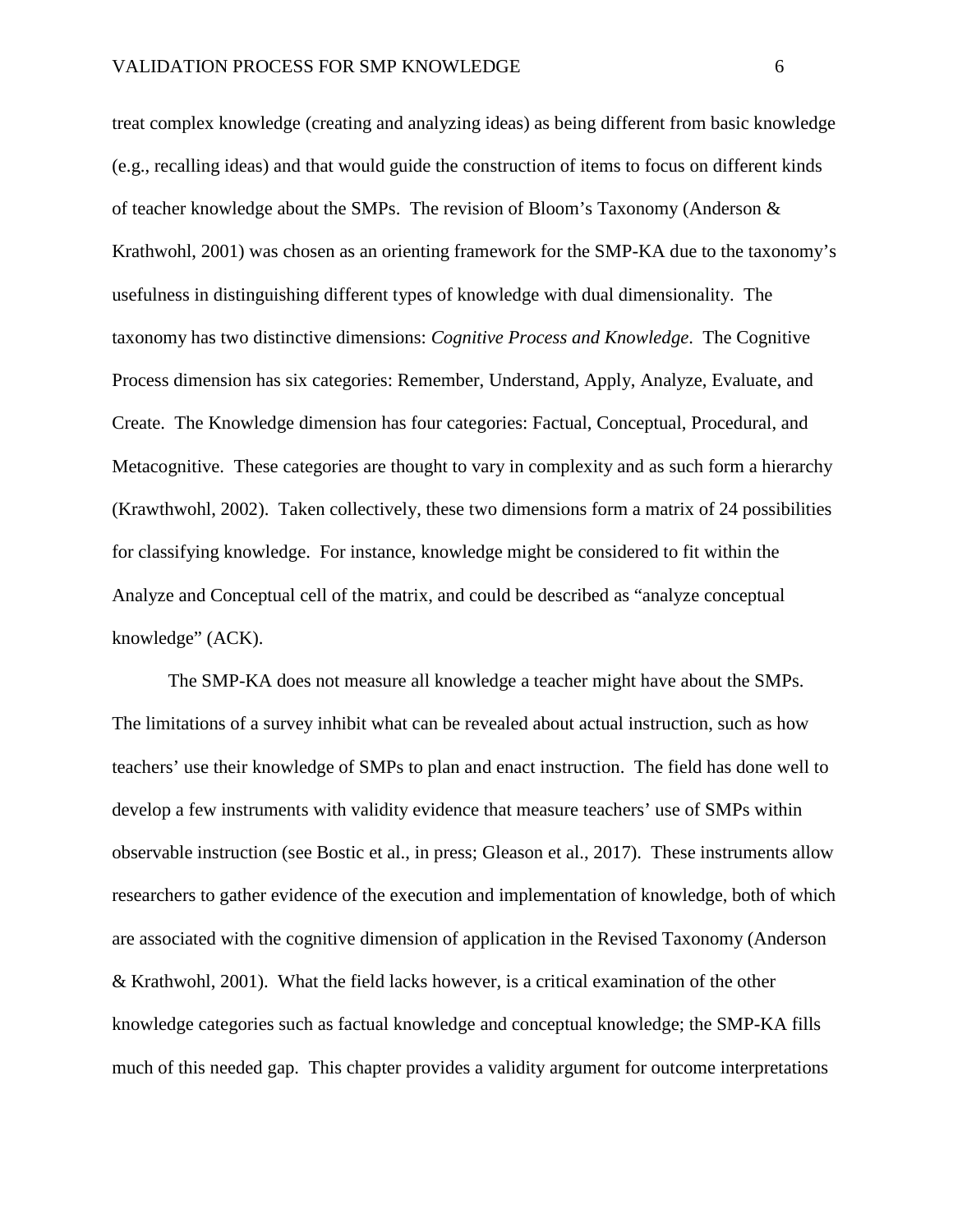from the SMP-KA's assessment of teachers' knowledge in the areas of Remembering Factual Knowledge (RFK), Understanding Conceptual Knowledge (UCK), Analyzing Conceptual Knowledge (ACK), Creating Factual Knowledge (CFK), and Creating Conceptual Knowledge (CCK).

# **Instrument Validation Process**

We drew upon our own previous work and the work of others that addresses validating outcomes from measures and assessments (American Educational Research Association, American Psychological Association, National Council on Measurement in Education [AERA, APA, & NCME], 2014; Bostic et al, in press; Bostic, Sondergeld, Folger, & Kruse, 2017). Table 2 lists the action steps as well as their connections to validity. Following table 2 are detailed descriptions of the procedures and analysis for validating outcomes.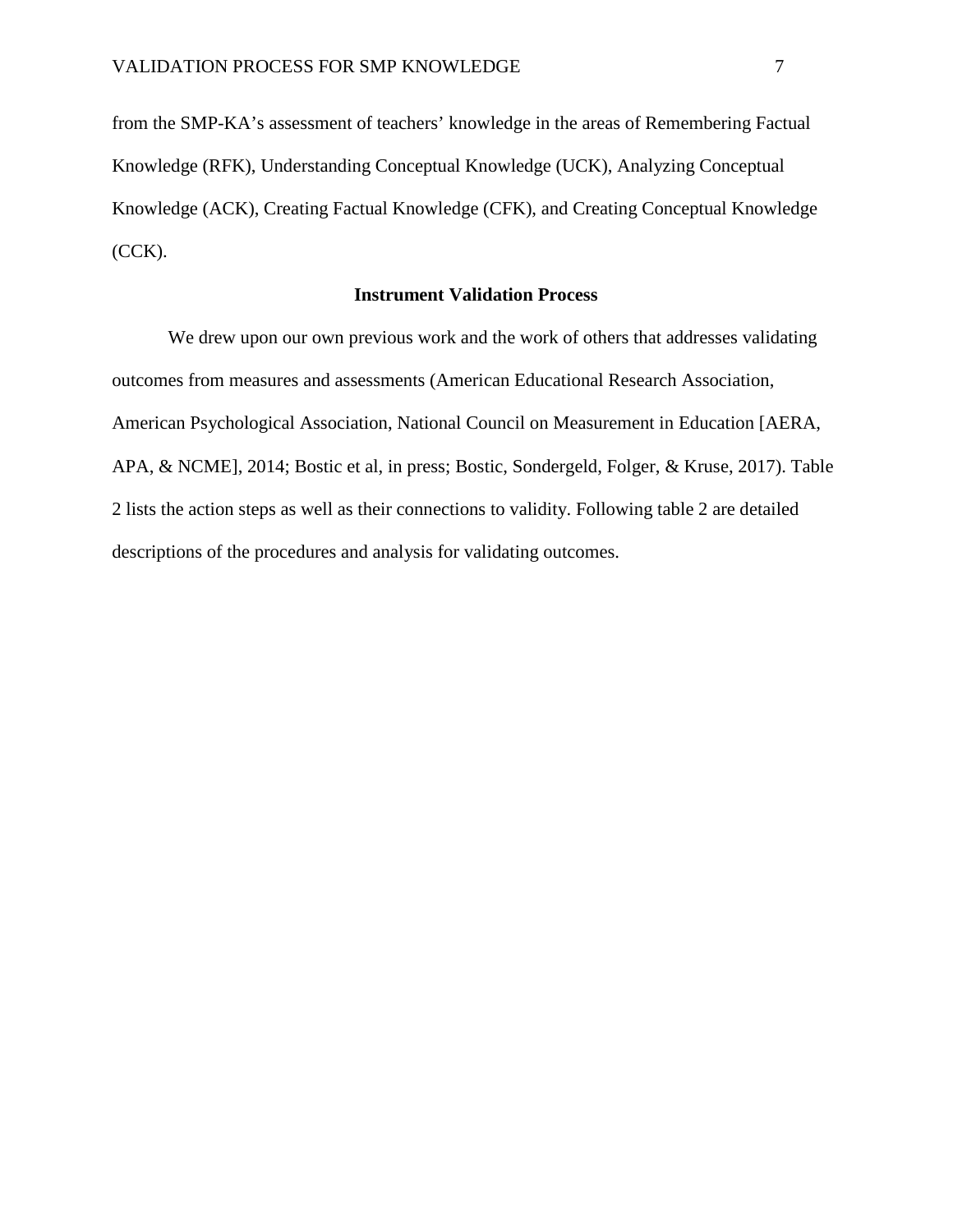# VALIDATION PROCESS FOR SMP KNOWLEDGE 8

Insert table 2 here.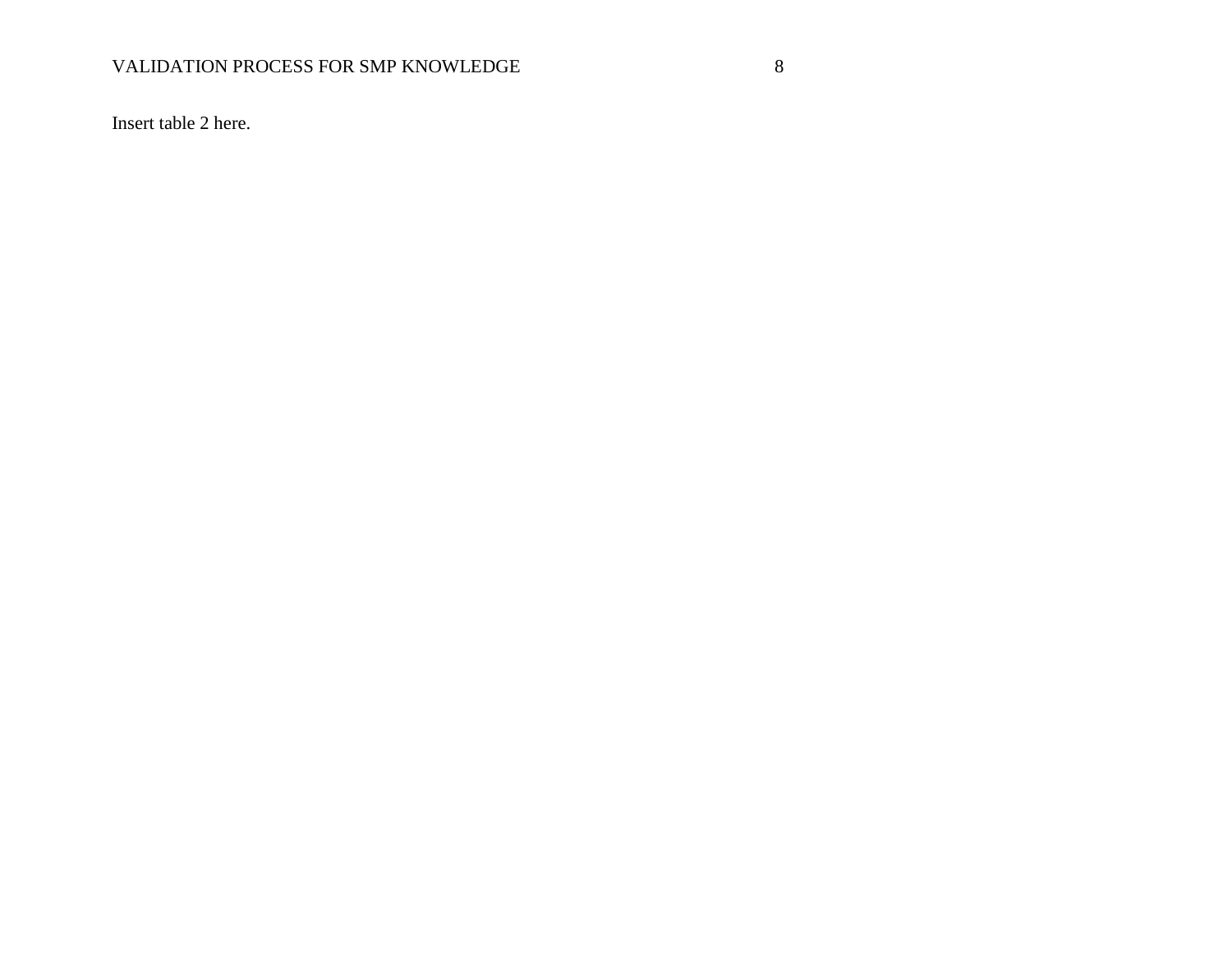## **Stage One**

In considering literature related to the SMPs, we began by analyzing the SMP paragraphs from the Common Core State Standards for Mathematics (CCSSI, 2010, see pp. 6-8). We read each SMP four times using different lenses. Upon the first read through, we looked for the keywords that illuminated the big picture of the SMP. The second read through focused on separating mathematical examples from more general statements about the SMP. On the third read through, we considered how the examples for each SMP connected to the general statements. This was done for the purpose of considering future examples that would honor the intent of the SMP. The fourth read through was done to find explicit connections across all eight SMPs.

After giving focused attention to understanding the SMPs, an examination of literature written by education experts since 2010 occurred via a review of manuscripts, proceedings, and presentations about SMPs. In addition to research literature, other expert ideas about the SMPs were sought from nationally known groups that have profound influence in mathematics education (e.g., NCTM and National Council of Supervisors of Mathematics). This literature included books such as *Connecting the NCTM Process Standards and the CCSSM Practices* (Koestler, Felton, Bieda, Otten, 2013) and *Principles to Action: Ensuring Mathematical Success for All* (NCTM, 2014). The literature provided insights about the significance of the ideas found in the SMPs, specifically what knowledge teachers need to promote the SMPs and why it is important for teachers to have knowledge of the SMPs. While the action steps completed at this stage did not provide validity evidence to support the intended use of the SMP-KA, it was an important first step in understanding the depth and breadth of the knowledge of the SMPs that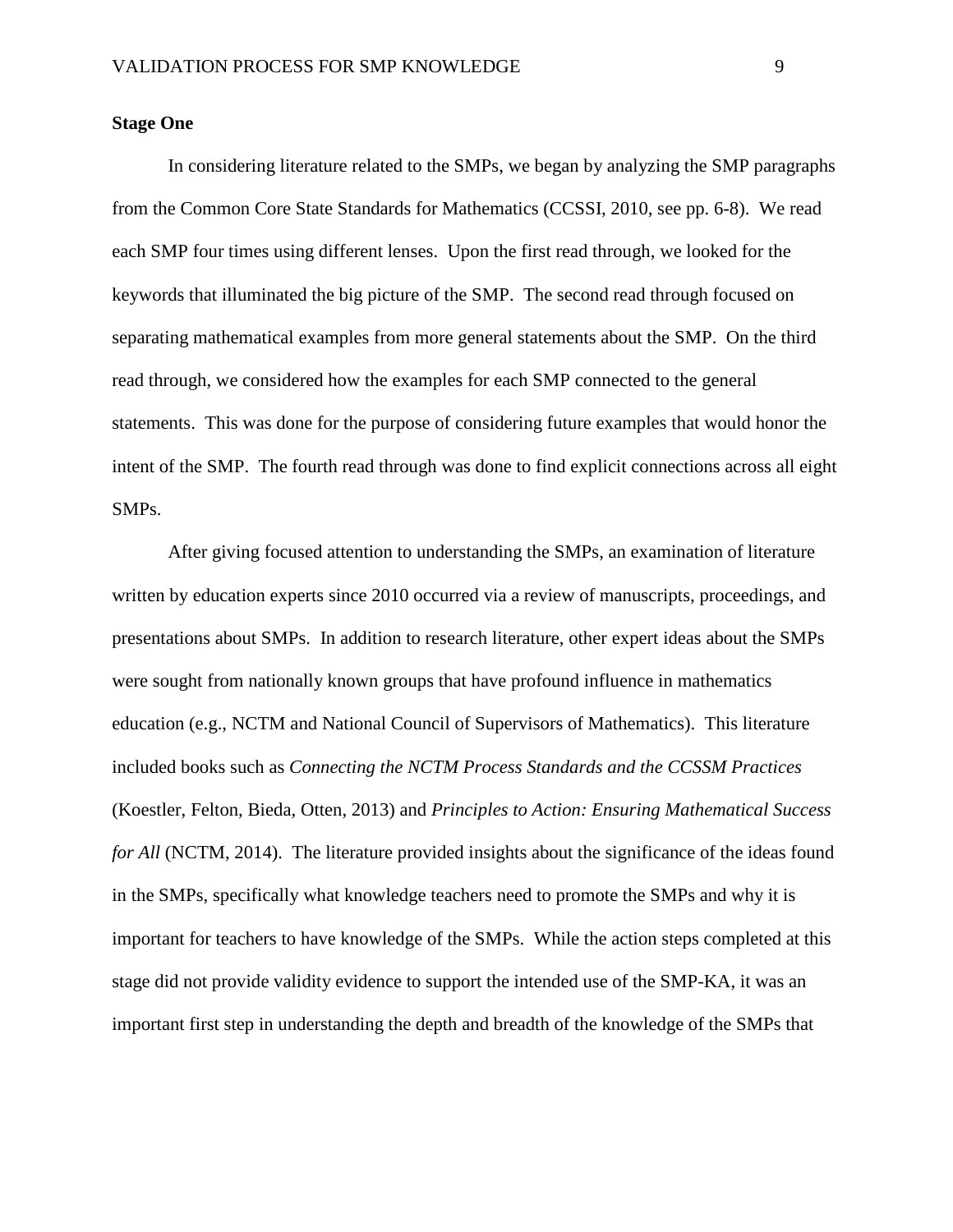the instrument was being designed to measure, allowing developers to collect appropriate validity evidence based on test content during stage five (AERA et al., 2014).

## **Stage Two**

An expert panel consisting of 31 individuals was created to ascertain data about knowledge of the SMPs. All members of the panel were selected because of their extensive work involving the SMPs (nature of the involvement described below) and their intended promotion of the SMPs through their respective positions. The representatively selected expert panel included mathematics teaching professionals from nine different perspectives: K-5, 6-8, and 9-12 mathematics teachers, mathematics instructional coaches, mathematicians, mathematics education graduate students, mathematics educators, a mathematics curriculum coordinator, and a state department of education mathematics representative.

K-12 mathematics teachers participating in the expert panel had completed more than 120 hours of SMP focused professional development. Each teacher had worked to promote student engagement in the SMPs and previously, had shown instruction that met or exceeded norms on the Revised Standards for Mathematical Practice Look-for Protocol (Bostic et al., in press; Bostic & Matney, 2014). The teachers' professional experience ranged from five to 28 years. There were six teachers from grades K-5, six teachers from grades 6-8, and six teachers from grades 9-12, which resulted in a total of 18 teachers. There was at least one teacher from each grade-level on the expert panel. We sought input from two mathematics coaches, a curriculum coordinator, and a state department of education representative. These experts work at the district- or state-level to support mathematics teachers in the promotion of the SMPs during instruction. We reached out to obtain feedback from two mathematicians who held a terminal degree (Ph.D). The mathematicians were part of professional development teams who worked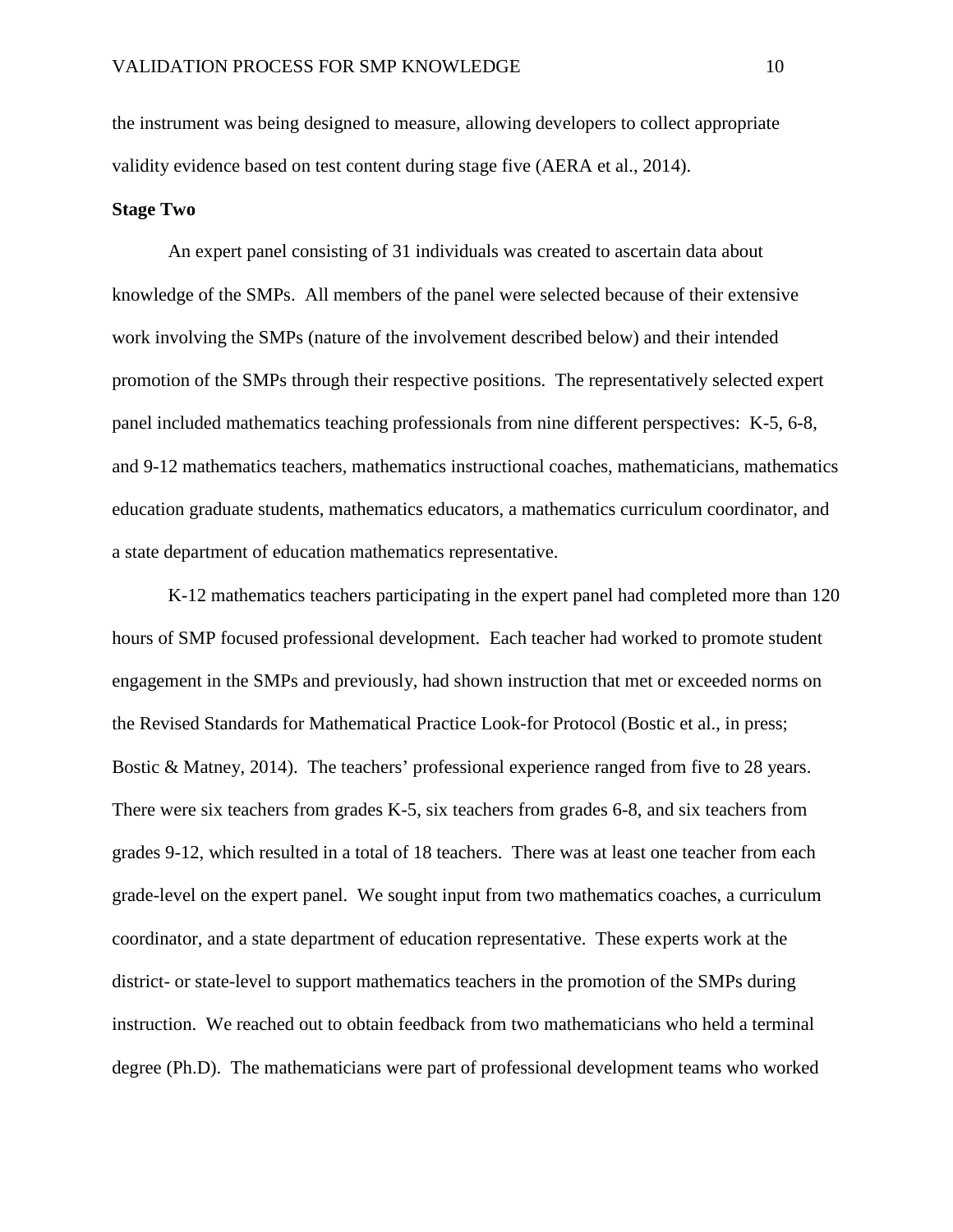with K-12 mathematics teachers on promoting the SMPs during instruction. They have taught a variety of graduate mathematics courses and courses for K-12 mathematics teachers and preservice teachers. Four mathematics education graduate students provided input based on their work to create, enact, and research grant-funded professional development about SMP instruction. Lastly, three mathematics teacher educators holding Ph.D.s, and hailing from different states, were asked to serve on the panel. These experts were selected due to their research involving SMPs, which had been presented at peer-refereed national mathematics education conferences and/or published in peer-reviewed mathematics education journals. During this stage members of the expert panel communicated with instrument developers in face-to-face meetings, telephone calls, and email. Each communication was done individually and no expert panel member had knowledge or influence on the others' responses. For developers to fully understand the knowledge content that must be measured by the SMP-KA, developers asked the panel to respond to the following questions:

- What knowledge of the SMPs are useful in your own work?
- How much do teachers you work with know about the SMPs? What kinds of things do they know? The titles, examples, other things?
- What should teachers know about the SMPs in order to be effective at promoting the SMPs through their teaching with the students?

The panel provided important data about which SMPs teachers may find difficult to understand. For example, nearly all of the panel members described both their own initial difficulty, as well as colleagues' difficultlies, in making sense of how SMP7 and SMP8 are alike and different. For many teachers, there was a subtle nuanced difference between students noticing a pattern or structure in SMP7 and students recognizing repeated reasoning in SMP8.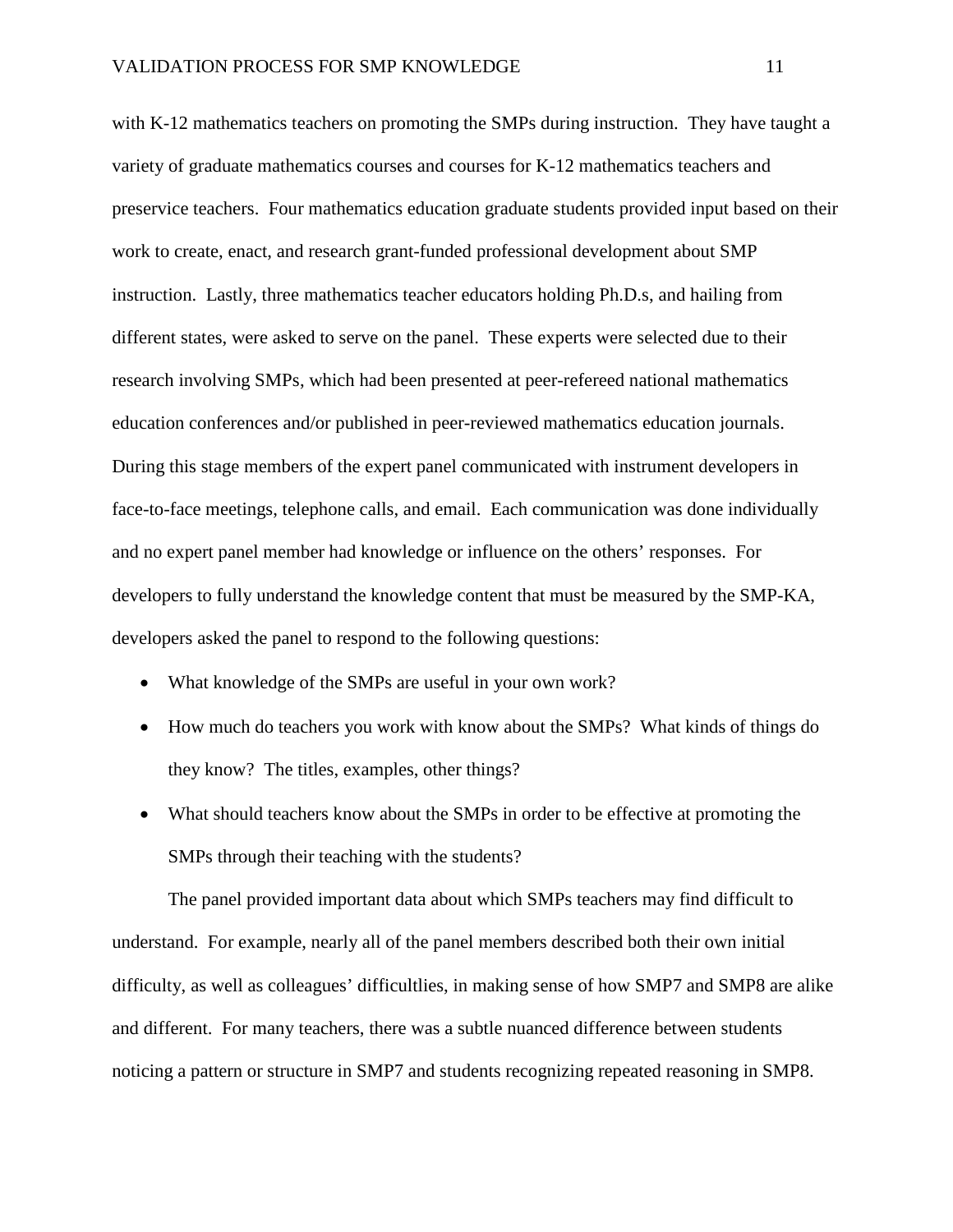The panel also shared examples of misconceptions that teachers might have. The most common misconception discussed by the panel was that some teachers confuse the strategic use of manipulatives by students to solve a problem (SMP5) as necessarily meaning that students were modeling with mathematics (SMP4). As the word "model" holds many meanings in the English language, such confusions are perhaps quite natural at first and suggest that teachers need opportunities to become more knowledgeable about the meaning of the SMPs. Other important data the panel provided involved the connections between the SMPs themselves. Teachers who know about the SMPs will see connections between them, such as pausing in the process to consider the contextual meaning (SMP2) and the behavior of students who "routinely interpret mathematical results in the context of the situation and reflect on whether the results make sense" (SMP4; CCSSI, 2010, p. 7). Teachers knowledgeable about the SMPs might then further note that this kind of contextual mathematical thinking is similar to students being able to "maintain oversight of the process, while attending to the details" (SMP8; CCSSI, 2010, p. 8). The ideas presented by the expert panel were analyzed in stage three to develop item types for an assessment that would capture data about teachers' knowledge of the SMPs. In addition, similar to stage one, the action steps completed during stage two provided a different perspective on knowledge of the SMPs for collection of validity evidence based on test content at a later stage.

### **Stage Three**

In this stage, typological analysis was used to systematically analyze data drawn from the literature review and expert panel (Hatch, 2002). In typological analysis, data are divided into categories based on a predetermined framework (LeCompte & Preissle, 1993). For the SMP-KA, the Revised Taxonomy (Andersong & Krathwohl, 2001) was used to consider what types of items should be included in the instrument to ensure appropriate measurement of the different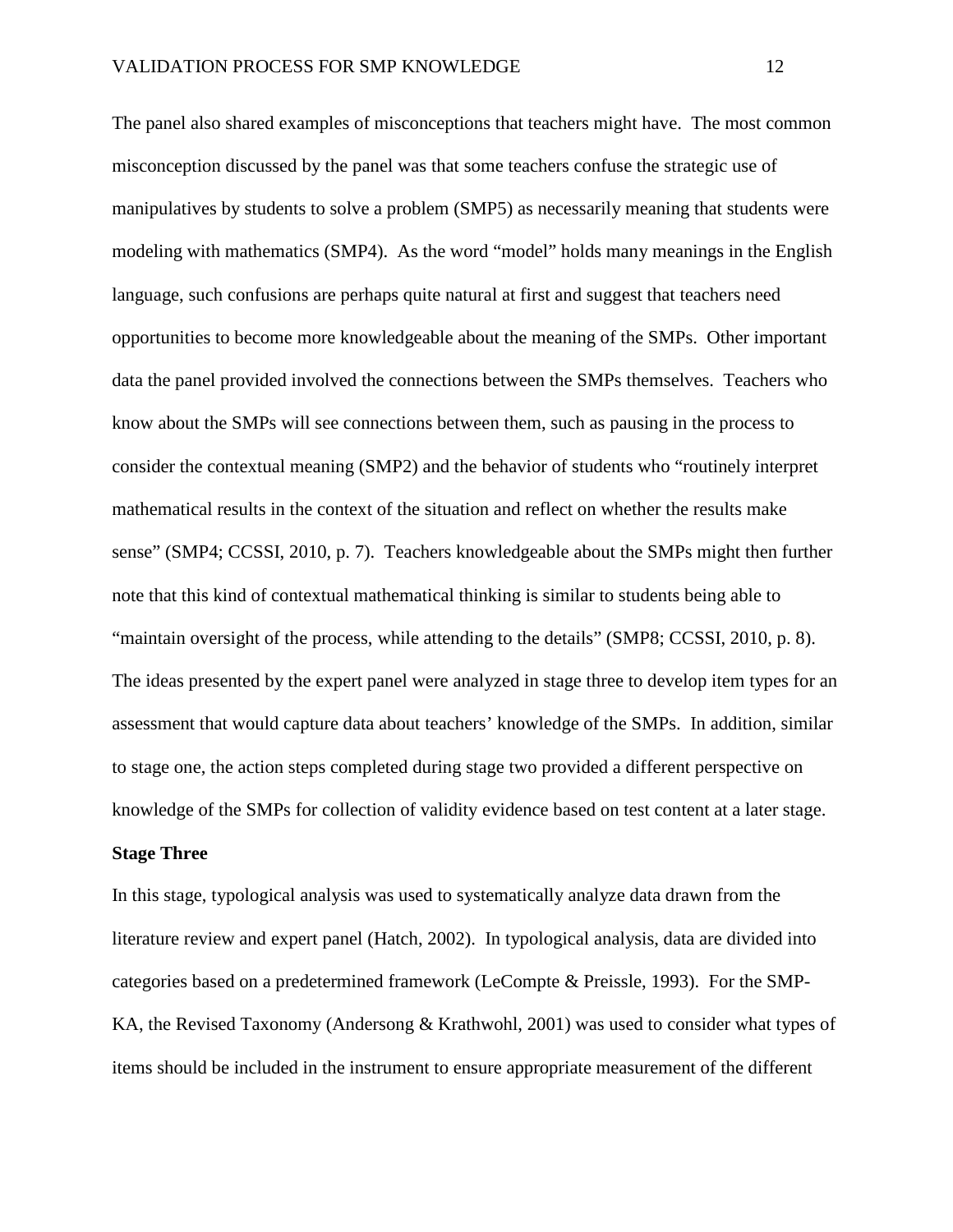kinds of Knowledge and Cognitive Process dimensions involving the SMPs. The research team considered all 24 cross-dimensional possibilities of the Revised Taxonomy.

First, the data were read and memos were made connecting the evidence from the literature and expert panel's statements concerning the types of important knowledge for SMPs. In the second step, the main ideas in each of the identified knowledge types were recorded. Step three was to reconsider the data with a focus on each of the identified knowledge types to ensure that all codes associated with each knowledge type were documented.

In step four, the research team sought relationships within each typology. The aim of this step was to consider which knowledge types had viable evidence from the literature and /or ideas from the expert panel warranting their inclusion in the SMP-KA. For example, in order for the knowledge type, Analyzing Conceptual Knowledge, to be viable within the SMP-KA, there must be evidence from the data that it is important for teachers to be able to break down the SMPs, detecting how they relate to one another having knowledge of "the interrelationships among the basic elements" found within the "larger structure that enables them to function together" (Krathwohl, 2002, p. 214). From such analyses, five viable knowledge types emerged: Remembering Factual Knowledge (RFK), Understanding Conceptual Knowledge (UCK), Analyzing Conceptual Knowledge (ACK), Creating Factual Knowledge (CFK), and Creating Conceptual Knowledge (CCK). In step five, the literature and ideas from the expert panel were investigated again for evidence that would counter these five knowledge types. Although no counter evidence was found, we noted that one mathematics coach mentioned, "When an expert teacher knows how to really engage students in becoming mathematical thinkers, I wonder whether or not they can do that, even if they have no idea what the SMP titles are? It seems like they could. So, while knowing the titles could be beneficial I'm not sure it's necessary." The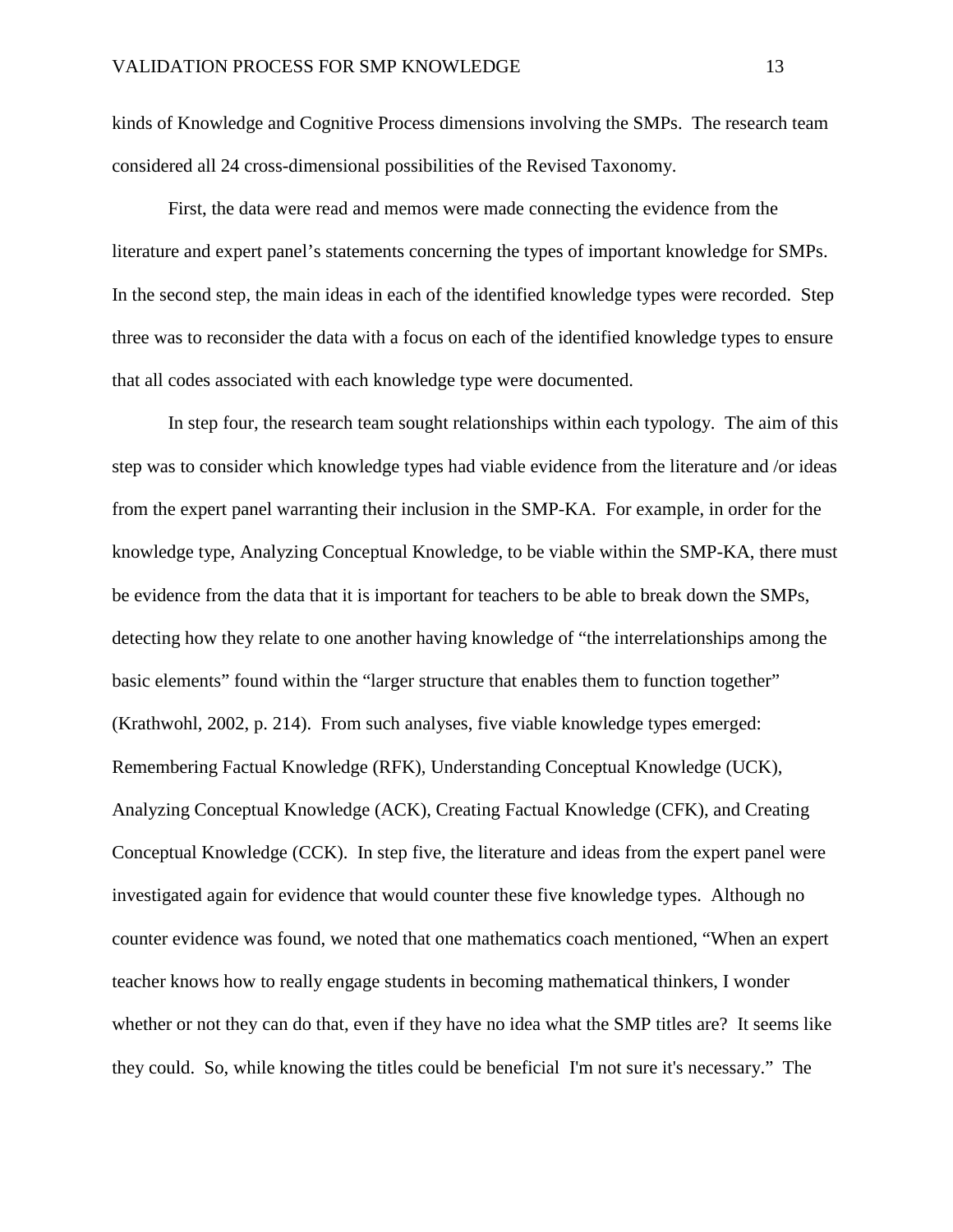idea here that teachers could know about habits of effective mathematical thinking without knowing the factual titles of the SMPs is important. The mathematics coach is pointing out that a teacher might be able to demonstrate that they understand the SMPs conceptually (UCK) even if they cannot recite the titles of the SMPs (RFK). Thus, the research team was alerted to carefully consider the formation of items and phases (stage 4) that allowed teachers to show their knowledge of RFK independently of other knowledge types and vice-versa.

In the final step, we selected data excerpts that supported the emergence of the five knowledge types. These data excerpts were used to guide item construction for each of the five knowledge types. See Appendix B for exemplary evidence related to the five knowledge types. Similar to stages one and two described above, stage three did not provide validity evidence to support the proposed use of the SMP-KA, per se. Instead, this stage provided developers with a thorough understanding of how the Revised Taxonomy (Andersong & Krathwohl, 2001) applies to knowledge of the SMPs. Thus, when validity evidence related to internal structure (as described in AERA et al., 2014) was collected in stages seven and eight, it could be compared to the theory which informed development of the SMP-KA.

## **Stage Four**

Drawing upon results of the typological analysis in stage three, items were created for each of the five knowledge types. For RFK and UCK items, lists of factual and conceptual knowledge were fashioned from the SMP titles, the literature, and the SMP paragraphs. These lists consisted of phrases or sentences describing a focused aspect of the SMP. For example, two aspects associated with SMP1 would be that students look for entry points to a problem's solution and students do not give up after the first attempt. Next, each aspect was analyzed by cross referencing the aspect to knowledge type, RFK or UCK. These aspects formed the basis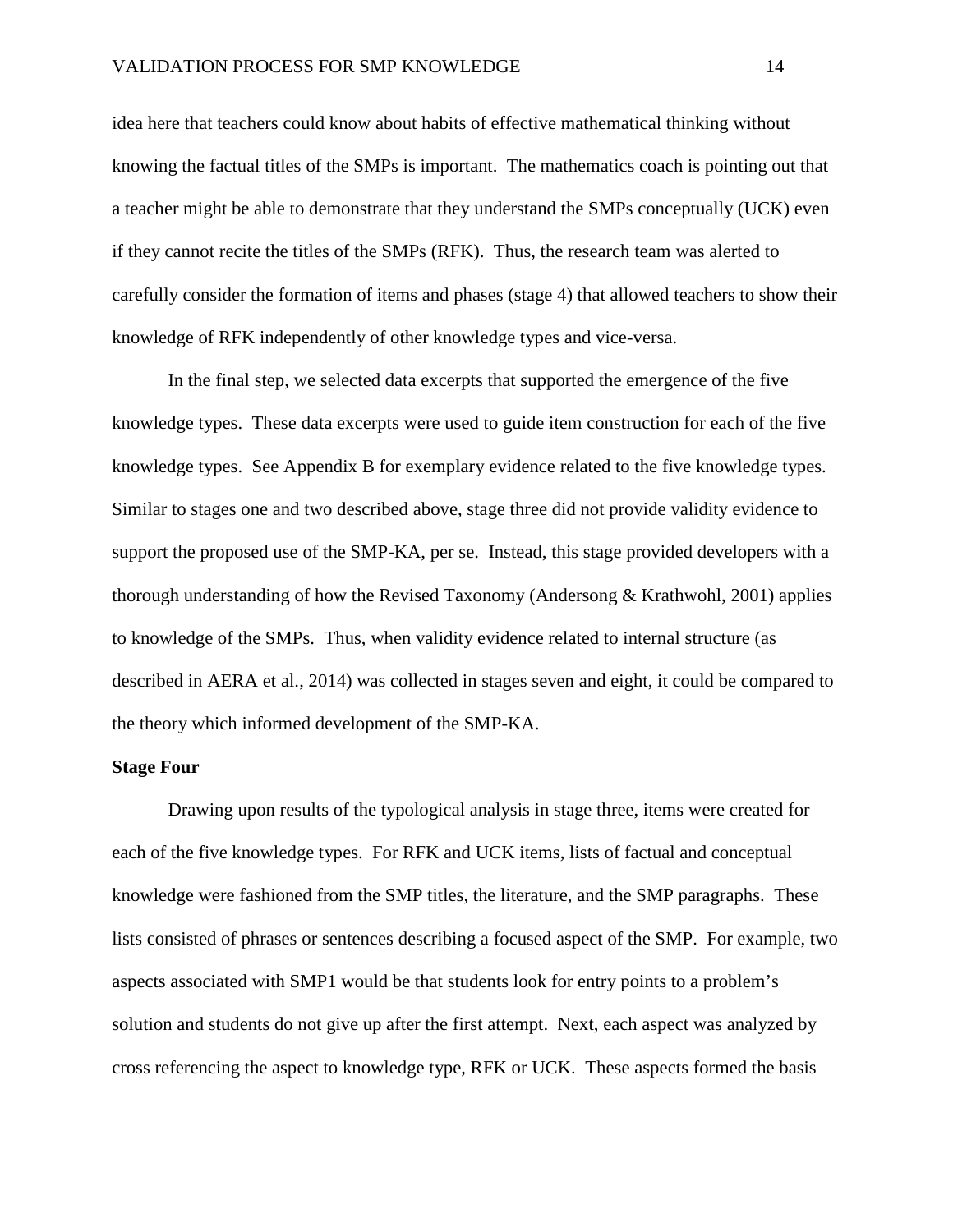for items about teachers' factual knowledge (RFK) and conceptual understanding of the SMPs (UCK).

For the development of items associated with ACK, CFK, and CCK, written exemplary scenarios of students engaging in the SMPs while solving mathematics problems were developed. The scenarios were created from actual events with K-12 students who were solving mathematics problems. They were taken from both live observations and videos ( $n = 591$ ) of teaching where the teacher's lesson plan had an explicit focus on the promotion of at least one SMP. The videos of classroom instruction came from K-12 teachers participating in a three-year professional development program focused on SMPs. The purpose of developing these scenarios was to draw upon genuine classroom happenings to capture students' engagement in the SMPs while doing specific mathematics problems. Both the process and the product of writing SMP focused scenarios formed the basis for items about analyzing SMPs (ACK) and creating scenarios of SMPs that demonstrate factual and conceptual knowledge (CFK & CCK).

After the construction of the items, the assessment was organized into four phases (see Appendix A). The phases were then ordered in a way that would not reveal ideas about the SMPs before the teachers completed each phase. Every participant completed phase 1, phase 2, phase 3, and finally phase 4, in that order and once a phase was completed teachers could not go back to a previous phase. For example, the ordering does not allow teachers to see an exemplar scenario and then analyze it before they are asked to create one of their own, because doing so might attune teachers to what is possible and obfuscate assessment of their prior knowledge of the SMPs. Table 3 shows the alignment and order of each section of the SMP-KA with its associated knowledge type. Three of the phases (1, 2, and 4) are each associated with exactly one knowledge type. Phase 3 is associated with two knowledge types. Krathwohl (2002)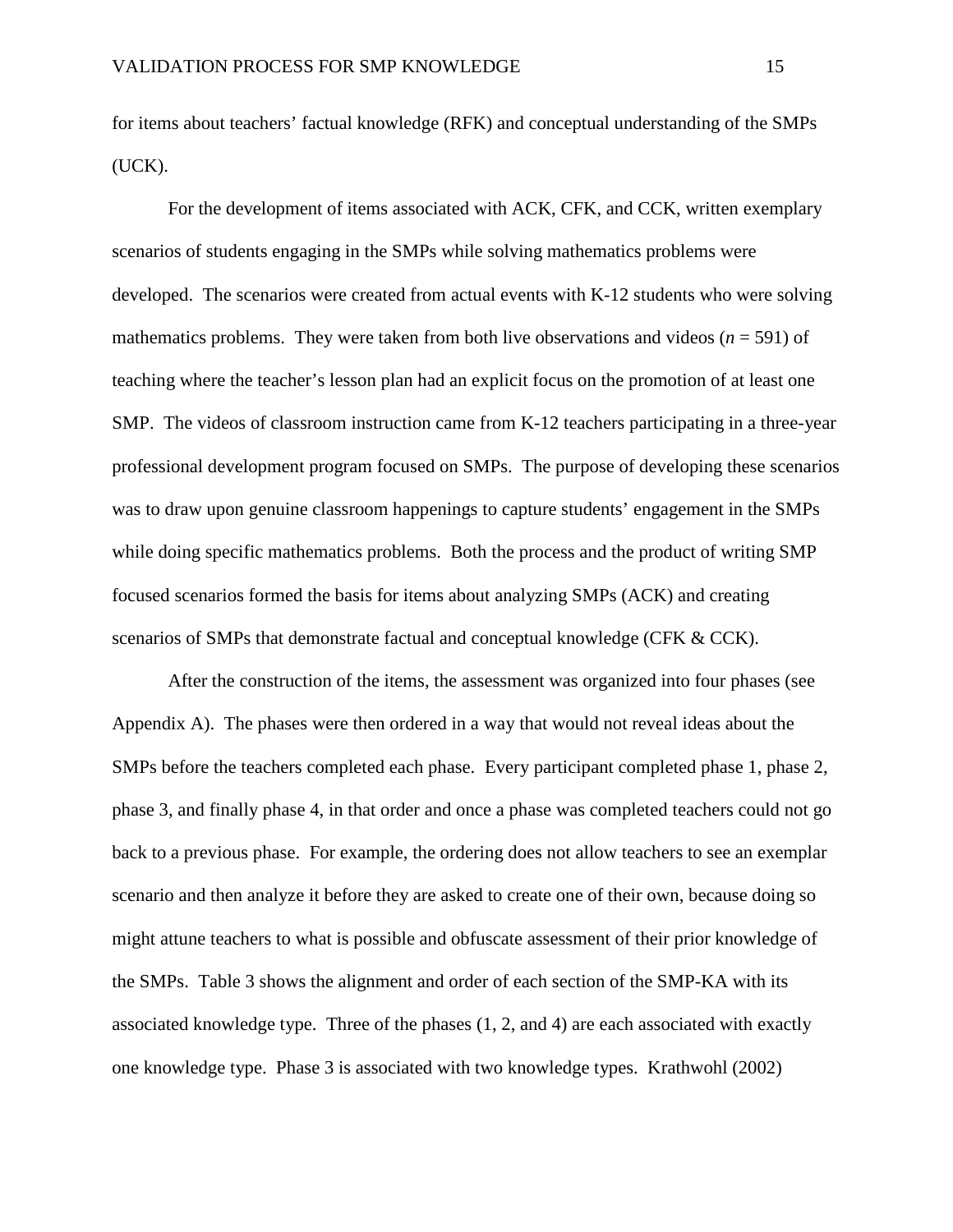explains that particular items and objects will sometimes require participants to engage in more than one type of knowledge. In the case of Phase 3, the nature of the task requires participants to create fractual knowledge and create conceptual knowledge (see appendix A for more detail). Developing items that indicate what a teacher knows about the SMPs requires thoughtful consideration. Close attention was paid to what was written in the SMPs (CCSSI, 2010) as well as the ways the mathematics education literature and experts described the SMPs. Furthermore, we looked at actual classroom happenings, via the videos mentioned previously, to ensure the items fit within the contexts of student's mathematical problem solving.

# Insert Table 3 here

## **Stage Five**

A goal of this stage was to collecte validity evidence based on test content. Such evidence connects the content within an instrument and the construct it intends to measure (AERA et al., 2014) and in turn, provides assurances that the score interpretations are appropriately drawn. To collect validity evidence based on test content (AERA et al., 2014), an expert panel of 13 individuals reviewed the assessment developed from the previous stage. It consisted of a representative sample of individuals from each group described earlier in stage two; two terminally degreed mathematicians, two terminally degreed mathematics educators, three teachers from each grade band (K-5, 6-8, 9-12), three mathematics education graduate assistants, two mathematics coaches from elementary (K-8) and secondary (7-12), and one mathematics curriculum coordinator. The panel examined the SMP-KA and gave verbal or written feedback about the connections they made between the items and knowledge of the SMPs. Panel members were asked to directly respond to the appropriateness of the items in representing a teacher's knowledge about the SMPs. This was done for each knowledge type (RFK, UCK, CFK, CCK,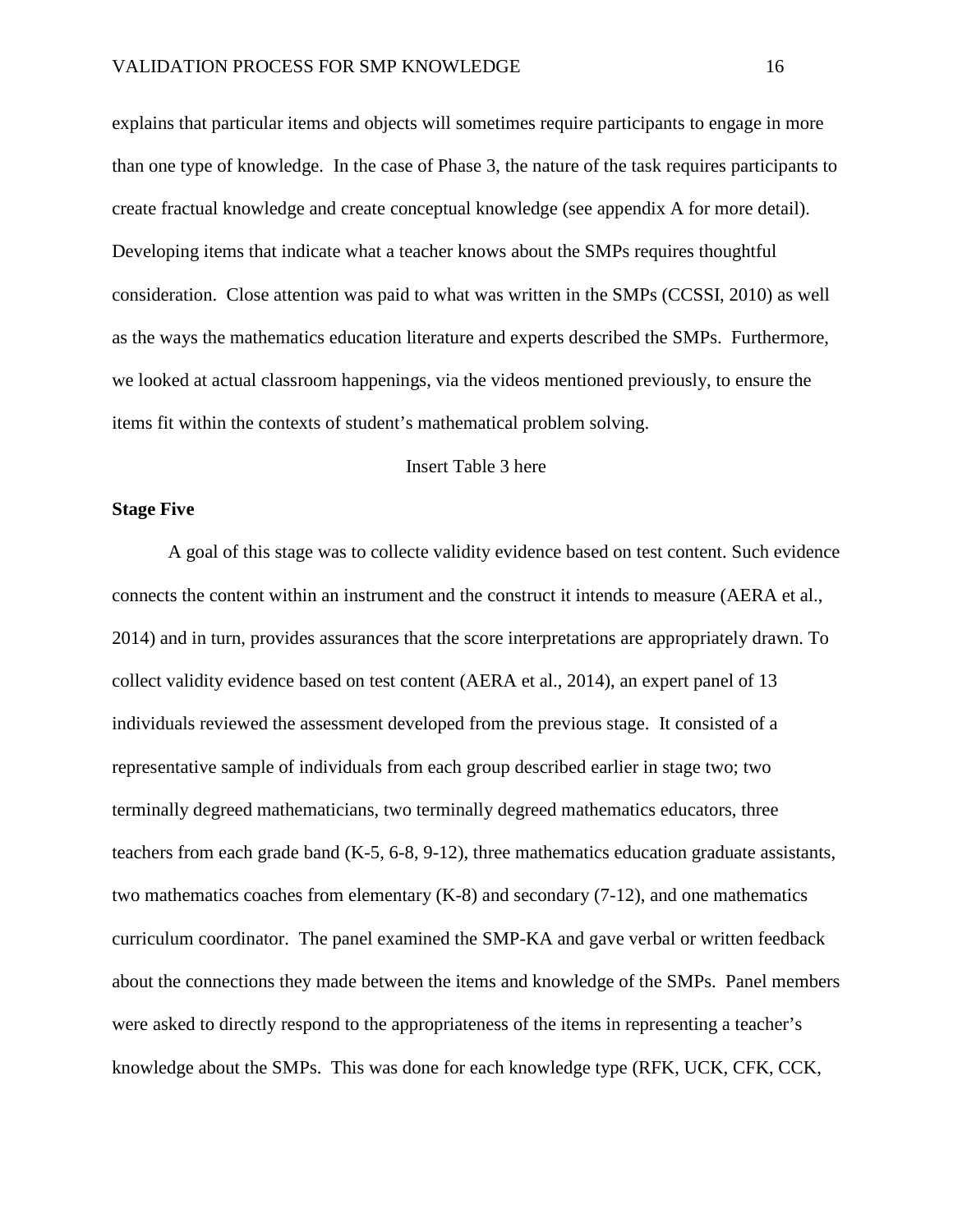and ACK). The feedback was positive and suggestions for improvement were shared. The assessment was modified to include connections between the SMPs where they were warranted and some of the exemplar scenarios were eliminated based on the experts' feedback. Including all of the scenarios made the assessment very long. The consensus of the panel was that one exemplar scenario per SMP was sufficient. Eight scenarios were selected that the panel agreed were representative of the eight SMPs. In other words, for each SMP there was exactly one matching scenario. These modifications were made to the instrument before collecting data during stage six.

## **Stage Six**

Cognitive interviews can be used to improve the validity and reliability of research tools (Desimone & Le Floch, 2004) and to provide validity evidence based on response processes (AERA et al., 2014; Castillo-Díaz & Padilla, 2013). One-on-one cognitive interviews were conducted with participants who would be expected to take the assessment (preservice and inservice teachers) and potential users of the assessment results. There were a total of 15 participants during this stage; six preservice teachers, six inservice teachers, one mathematics coach, one mathematics curriculum coordinator, and one terminally degreed mathematics educator. The focus of the cognitive interviews was to inquire about the meaning of the items by user and to gauge the assessments ease of use via the computer. The cognitive interviews were transcribed and inductive analysis (Hatch, 2002) was conducted to determine any themes or discrepancies in meanings of items across potential assessment takers and assessment users. The results of our analyses revealed that all phases of the assessment were interpreted as intended and easy to use via the computer; except one. These interviews rewarded us with important information about how the directions for phase two were being interpreted. The problematic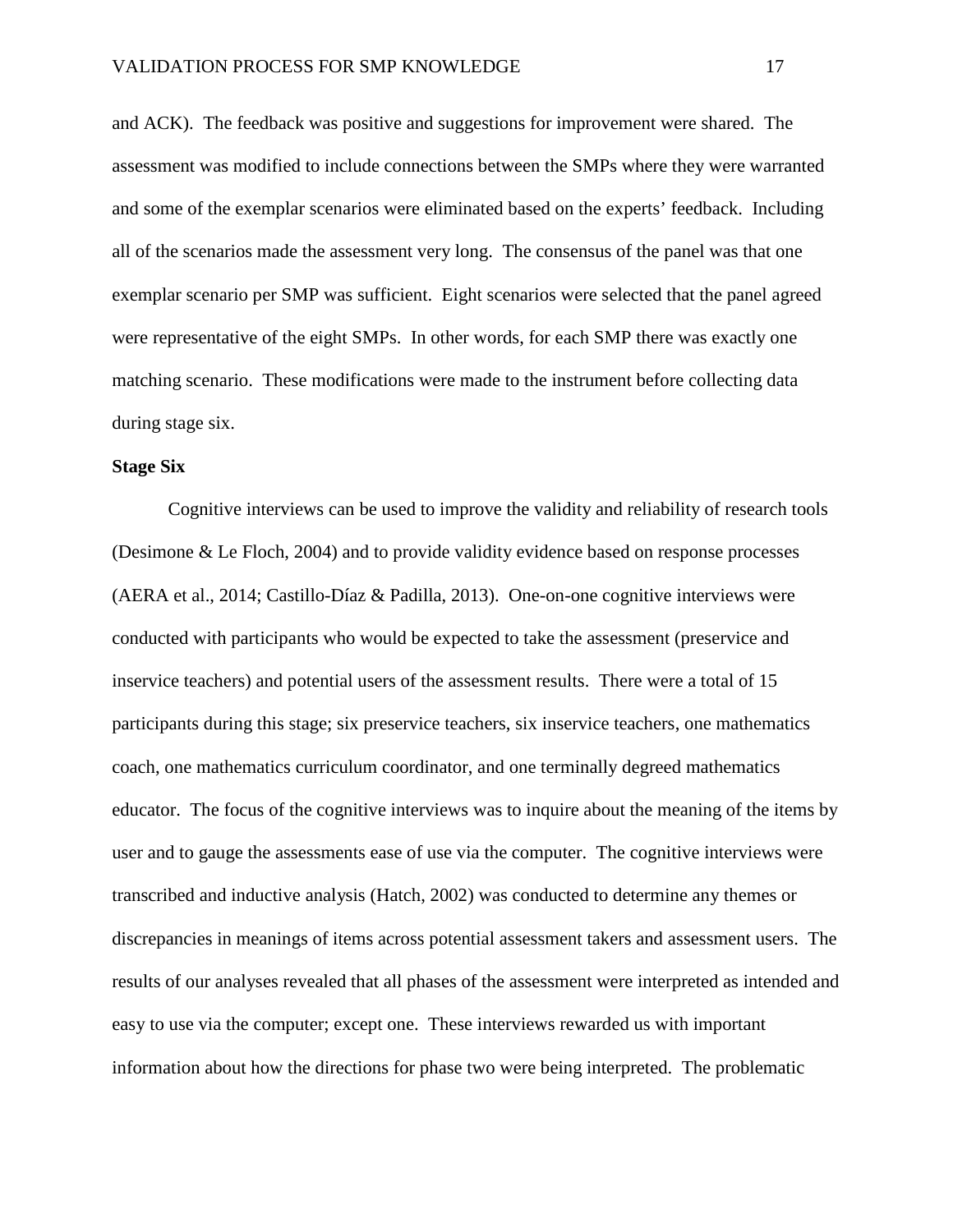interpretation of the directions did not elicit the desired information about teachers' knowledge of the SMPs. The directions for phase two were reworded to be more direct and clear for participants. After rewording the directions, the teachers gave feedback about the expectations of the directions that aligned with the intent. This change was made prior to stage seven.

## **Stage Seven**

In this stage, we piloted the assessment with K-12 teachers from a Midwest state that adopted the CCSSM in 2011, five full years before teacher participants joined this validation study. Teachers who participated in the pilot were enrolled in a grant that included professional development (PD), which had the study of the SMPs as one of its stated goals. The PD included more than 68 hours of professional development that either directly examined the descriptions of the SMPs (CCSSI, 2010) or explored the SMPs through the context of problem solving and student engagement. Teachers took the assessment on two occasions. The first administration was prior to any grant-related professional development and then again after the conclusion of the grant. The teachers came from rural, suburban, and urban schools. Most of the teachers were female and Caucasian. During this stage, 189 participants completed the SMP-KA 285 times, with half of the participants  $(n = 94/189, 49.7%)$  completing the assessment both before and after the grant activities. The pilot administration of the SMP-KA at this stage provided the data that was analyzed during the next stage to provide validity evidence based on internal structure (AERA et al., 2014) and evidence of the instrument's reliability and internal consistency.

#### **Stage Eight**

We performed reliability analyses and exploratory factor analyses to determine the psychometric properties and performance of the SMP-KA. As a first step to determine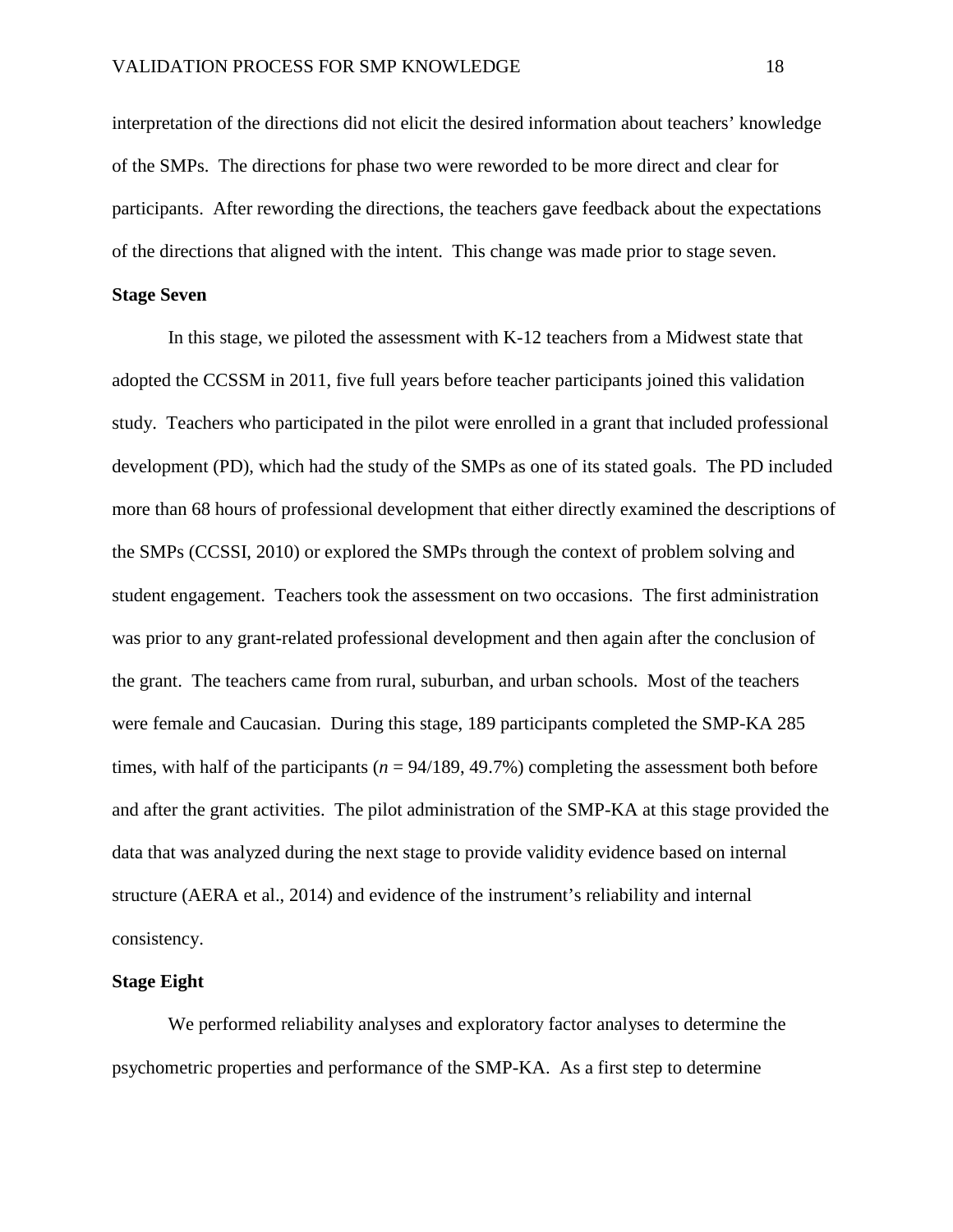instrument reliability, interrater agreement was calculated for five raters. Due to the complexity of SMP knowledge, only raters who had more than 100 hours of SMP professional development were allowed. Each rater underwent about ten additional hours of training. The training process was done in teams of two or more and began with two hours of SMP-KA Rubric reading followed by making explicit connections between the rubric, the SMP paragraphs (CCSSI, 2010) and literature. Next, the raters were given data from five participants. These data were chosen to show the breadth, depth, and variance of teachers' answers. The raters then scored the first participants' data together with the first author allowing for discussion on the meanings of the participants' responses and how to code consistently. Next, the raters scored four more participants' data independently. After independent scoring, the raters reconvened with the first author to discuss each score. Any discrepancies between the scores were discussed until agreement was made. After this training and calibration experience, each rater scored six new assessments independently. These independent assessments were then analyzed and revealed 97.1% exact agreement across coders. This exceeds the minimum threshold of 90% needed to conduct reliability analyses (James, Demaree, & Wolf, 1993), and represents a stronger indicator of consistency than interrater reliability insofar as it suggests that raters interpret participant responses similarly and assign codes virtually identically (Gall et al., 2007).

Exploratory factor analyses (EFA) were used to understand the underlying structure of the instrument. EFA was appropriate in this case, not only because these items were just developed and had not been analyzed together previously (Bandalos & Finney, 2010), but also because of the theory on which they were designed. The instrument was developed to conform to two different theoretical structures simultaneously; each phase of the assessment measured different dimensions of knowledge according to the Revised Taxonomy (Anderson & Krathwohl,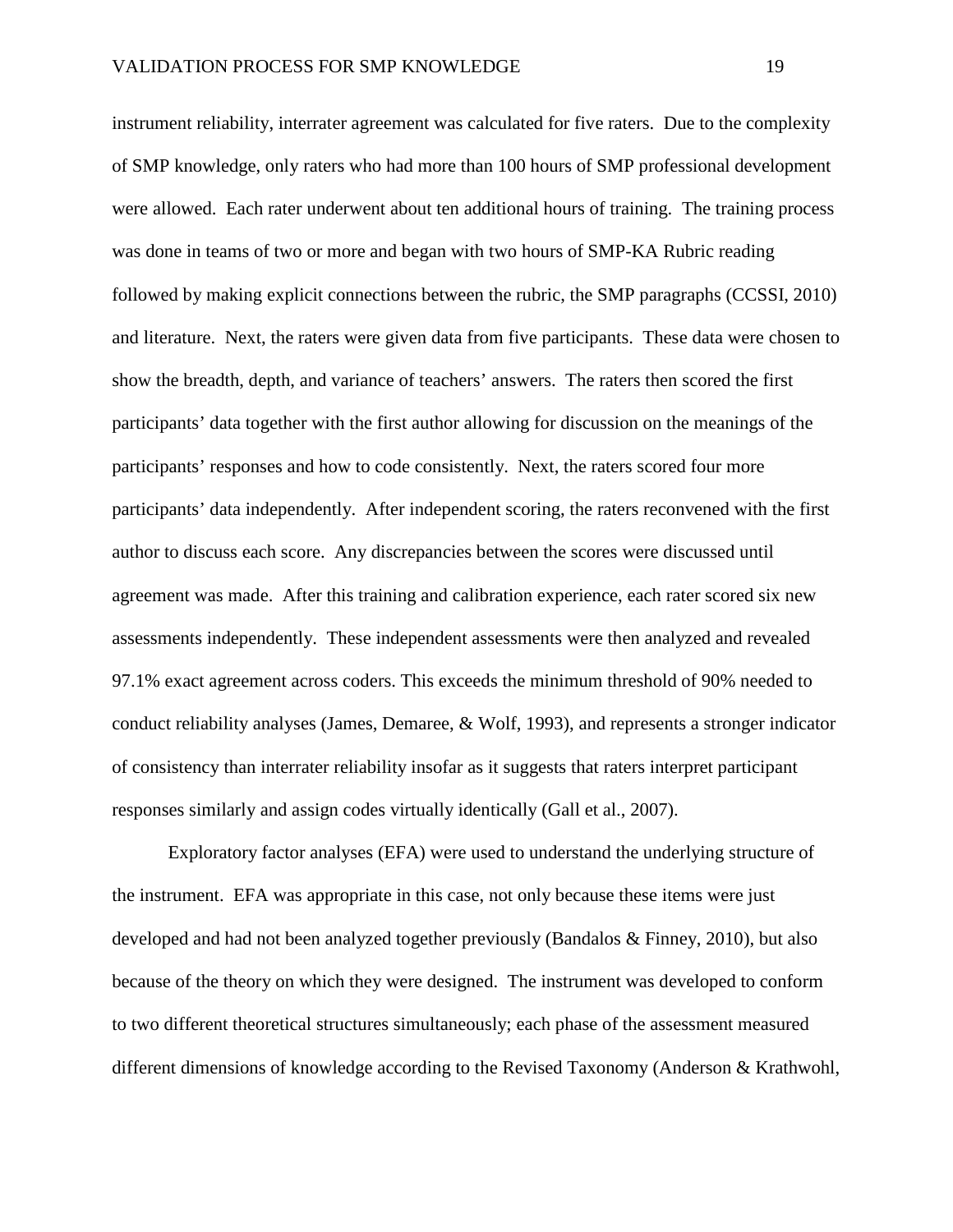2001), and each phase also contained items about each of the SMPs (CCSSI, 2010). As such, it was reasonable to use EFA rather than confirmatory factor analysis (CFA), as it is unclear to which theoretical framework the emergent sub-factors would align (Bandalos, & Finney, 2010). The SMP-KA measures teachers' deep and complex knowledge of the SMPs, which was conceptualized as a single higher-order factor that incorporated all of the information contained in the sub-factors that might emerge. Results of the EFA offered insight into the psychometric qualities of the SMP-KA and allowed researchers to interpret subscale scores to examine distinct, though related, aspects of the knowledge it measures. We conducted EFA using maximum likelihood estimation in SPSS Statistics, version 24, (IBM Corp., 2016). Because factors were expected to correlate, we selected an oblique rotated solution using the Promax method with Kaiser normalization (Field, 2018). Four factors emerged with eigenvalues greater than one. Inspection of the scree plot (see Figure 1) revealed an inflection point at four factors, confirming the four-factor solution (Field, 2018).

#### Insert Figure 1 here

Each identified factor contained the items included in each phase of the assessment and jointly explained 67.0% of the total variance in participant scores before rotation. After rotation, factors overlap preventing calculation of total variance explained (Bandalos, & Finney, 2010), but the sums of squared structure coefficients for each factor can be used to compare the amount of variance uniquely explained by each factor. Table 4 displays the means, standard deviations, pattern coefficients (which represent the unique relationship between the item and the underlying factor after controlling for the other factors), and communalities for each item in the SMP-KA, as well as the phase, factor, sum of squared structure coefficients, and Cronbach's alpha value (discussed next) for each grouping of items.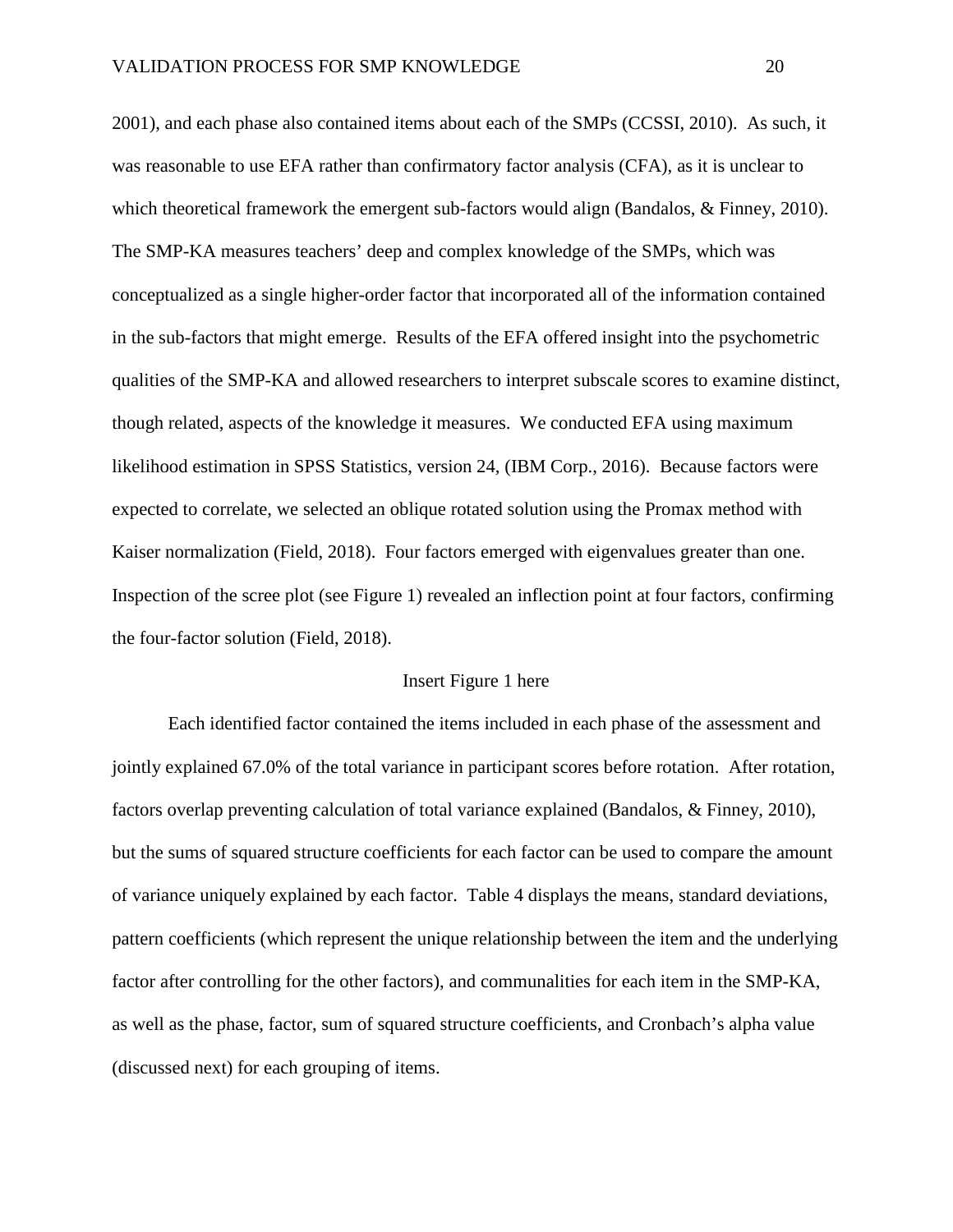## Insert Table 4 here

Analysis of the internal consistency for each subscale using Cronbach's alpha indicates reliabilities either above .90 or, in the case of the CFK/CCK factor, very near it, and are suitable for the purposes of this instrument (Lance, Butts, & Michels, 2006). The overall scale that included all items in the instrument demonstrates high reliability with an internal consistency of  $\alpha$  = .97, which is excellent (Lance et al., 2006). Internal consistency analyses for the overall scale, and for each subscale, indicated that dropping any of the items associated with that scale would not increase the internal consistency, suggesting that each item contributes well to the measure of both teachers' complex content knowledge of the SMPs and of the its corresponding knowledge dimension. Factor correlations (see Table 5) suggest that the use of oblique rotation was appropriate, as all four factors are highly correlated (Cohen, 1992). These high correlations also suggest that, although the scores for each phase can provide information on its associated knowledge dimension, the results of the SMP-KA are best interpreted as a single total score representing a teacher's complex knowledge of the SMPs.

### Insert Table 5 here

#### **Discussion**

The SMP-KA was carefully designed to address a gap in the measurement of teachers' knowledge of the SPMs. Using the Revised Taxonomy (Anderson & Krathwohl, 2001) as a framework, the SMP-KA accounts for measures of teacher's knowledge within five domains (RFK, UCK, ACK, CFK, and CCK) that were previously unmeasured. Furthermore, the SMP-KA gives a total score by which an increase of these knowledge domains can be measured as a teacher's knowledge of the SMPs expands. These data may interest schools and districts who want to know about teachers' knowledge of the SMPs, in order to make data-based decisions on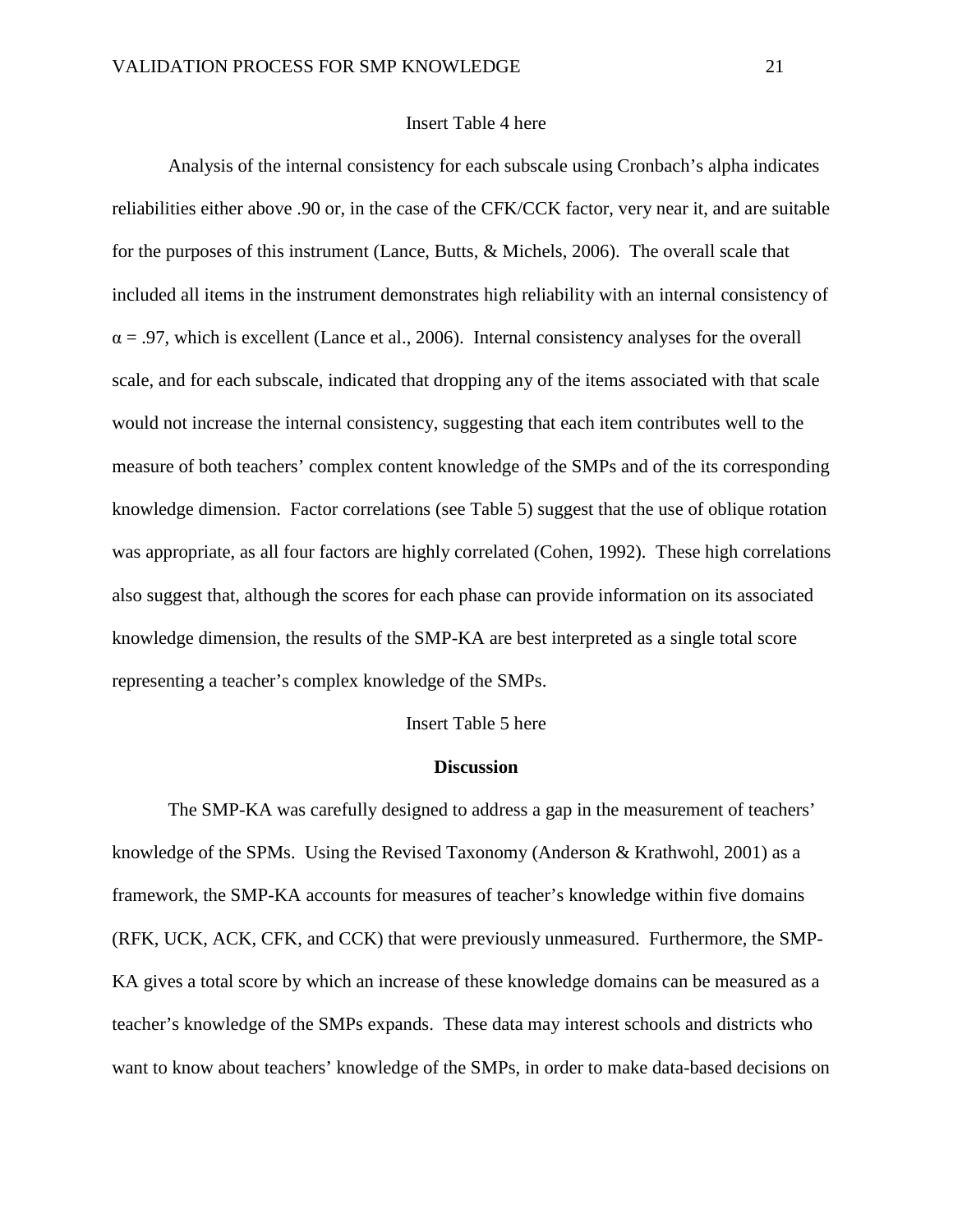future professional development, analyze district compliance with implementation of the standards, measure the level of preservice or inservice teacher knowledge of SMPs, or consider how teacher knowledge connects with their students' mathematical behaviors and actions. Similarly, researchers wanting to investigate teachers' knowledge of the SMP's could employ the SMP-KA in order to find out the effects of SMP related professional development or other correlated variables.

The development of the SMP-KA was done to complement the observational protocols related to the SMPs (see Bostic et al., in press; Gleason et al., 2017). These observation protocols may include data for assessing teacher's knowledge of specific mathematics skills and algorithms, implementation of techniques and pedagogical procedures related to promotion of the SMPs, and knowledge of when to apply appropriate mathematical and pedagogical procedures. Classroom observation data have the power to reveal teacher's execution and implementation of the SMPs, and hence are particularly well suited to give robust information about teacher's SMP knowledge in the domains of application of factual knowledge, application of conceptual knowledge, and more broadly in teachers' remembering, understanding, applying, analyzing, and evaluating procedural knowledge of the SMPs. On the other hand, these instruments do not give consideration to other areas of knowledge, and it was within these spaces that our development of the SMP-KA sought to inquire about other areas of knowledge measurement would be valuable to the field. The expert panel revealed five untapped areas of knowledge (RFK, UCK, ACK, CFK, CCK) for the SMP-KA to assess. It seems plausible then, that those looking to have a large swath of information related to teachers' knowledge of the SMPs could couple the SMP-KA with classroom observation protocols, in order to gain a strong picture of teachers' SMP knowledge across several domains.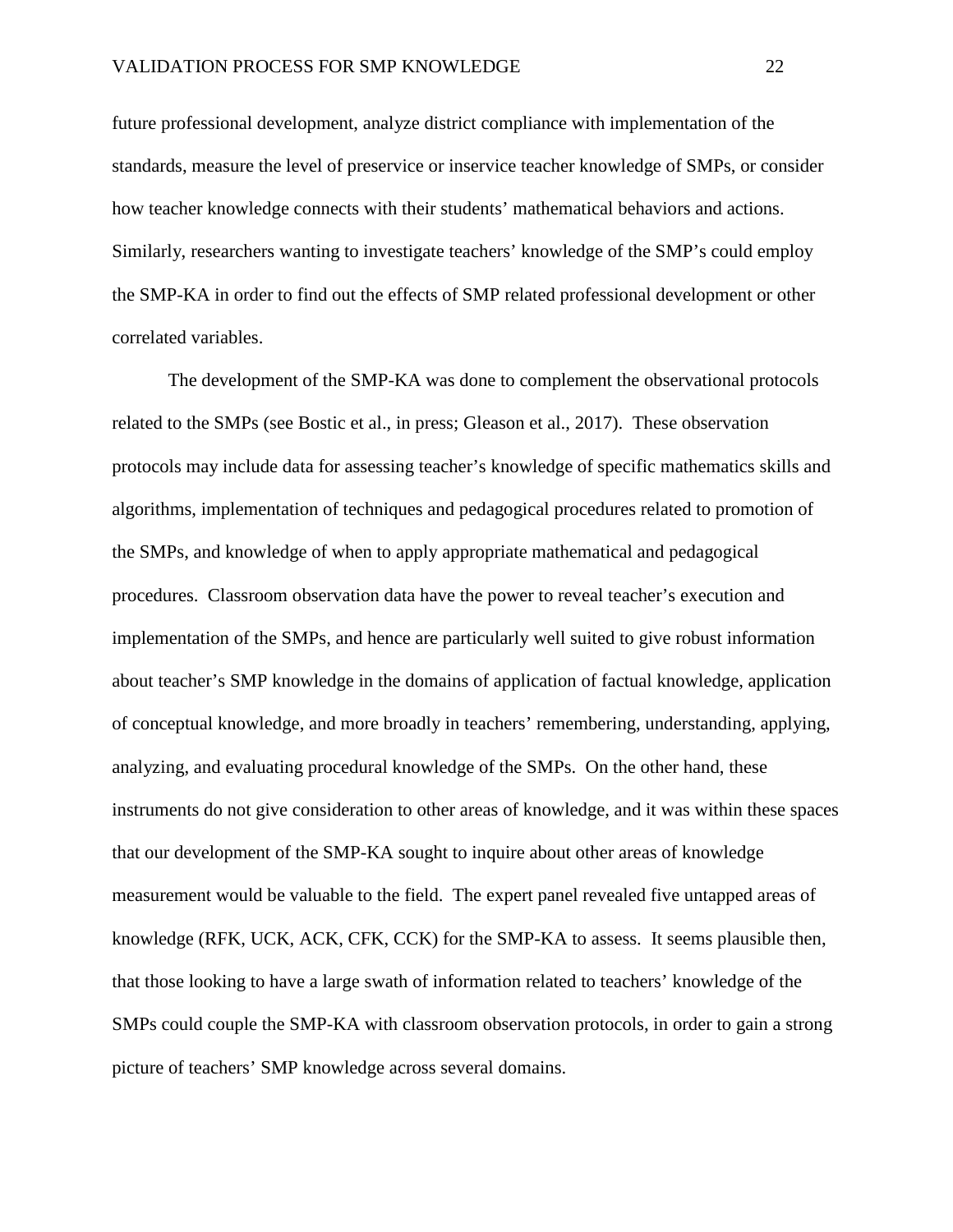Participants in this study worked through the items on the SMP-KA at different rates, ranging from 30 minutes to 60 minutes. Based on these analyses and on the idea that the eight SMPs constitute a single, overarching psychological construct that includes a variety of diverse mathematical behaviors and habits, it is plausible that a short form of the SMP-KA can be developed, which would provide similar measurement quality while requiring less time to complete the assessment. Such a short form must be systematically constructed with careful attention to the EFA and internal consistency analyses and to align with theory.

### **Future Research and Limitations**

As mentioned in the discussion section the SMP-KA is a measure of teachers' SMP knowledge and is not a measure of enacted instruction. Teaching mathematics is a complex endeavor (AMTE, 2017) in which teacher's use an array of knowledge in their planning and in the moment by moment orchestration of the student learning. Although knowledge plays an important role in all elements of teaching, consideration of a teacher's knowledge, by itself, limits teachers, school leaders, researchers, and policy makers' abilities to make decisions about what is needed to improve teaching and learning. Thus, future research should explore evidence connecting knowledge of the SMPs with enacted SMP instruction. Similarly, the SMP-KA may or may not show correlation to student outcome measures, including but not limited to, achievement, problem solving, and affect.

The field of mathematics education has long developed knowledge measures for teachers in various knowledge domains, such as the DTAMS (Saderholm, Ronau, Brown, & Collins, 2010) and LMT (Ball, Thames, Phelps, 2008) for mathematical knowledge for teaching. Researchers have also examined under what professional development conditions these measures tend to perform better (Copur-Gencturk & Lubienski, 2013). The SMP-KA provides a direct and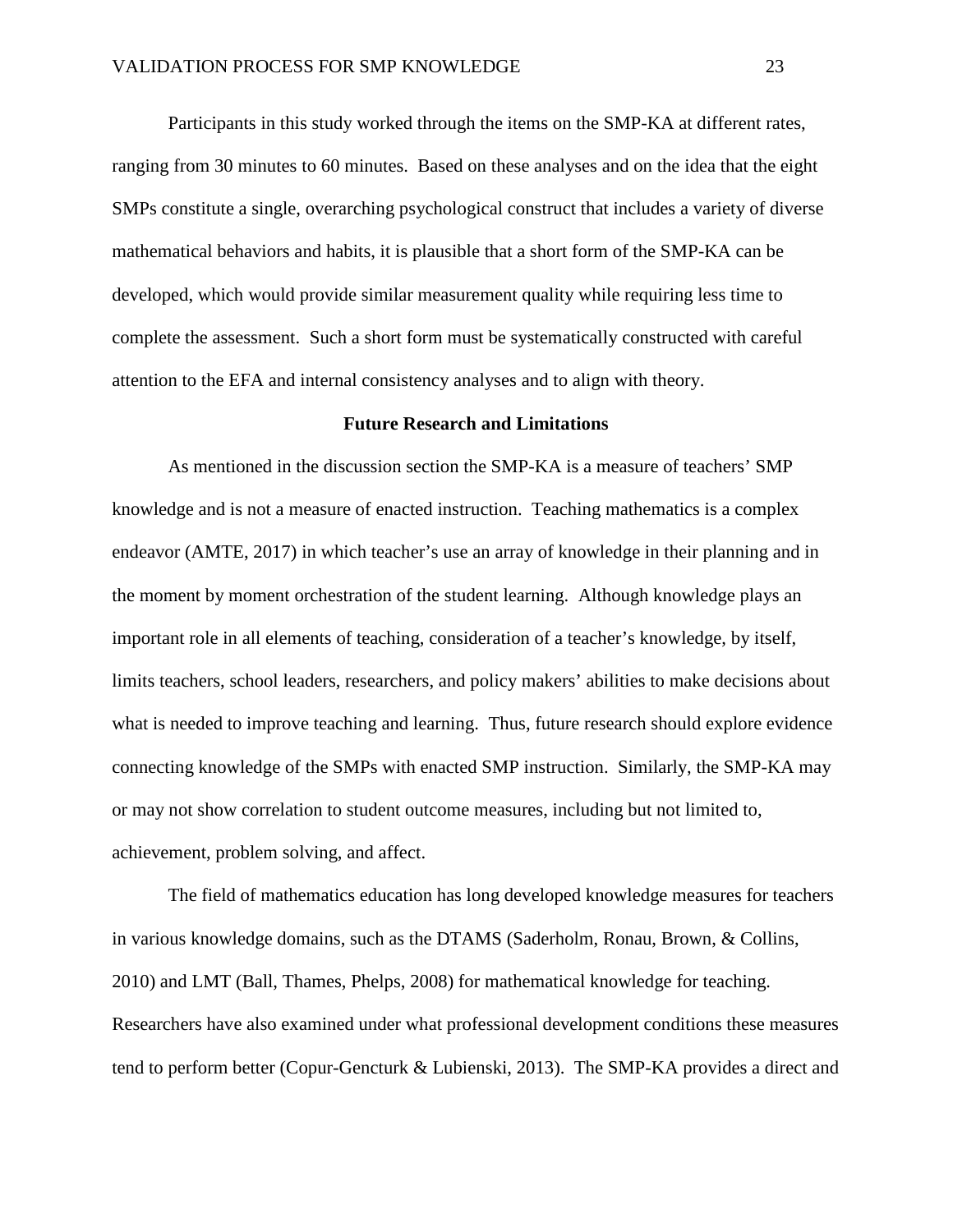focused measure of teachers' knowledge of the SMPs. Future research should explore how teachers' knowledge of the SMPs connect with other knowledge measures that are frequently used in the field as well as the professional development conditions under which teachers' knowledge of SMPs provides substantive benefits.

At this time, all of the work done with the SMP-KA has been by researchers and mathematics education graduate students who were part of the development team. Furthermore, the participants for the validity examination came from professional development programs created by the developers in the years prior to its development. For these reasons, further research is needed to see what happens when others use the SMP-KA.

## **Final Thoughts**

This chapter provides validity evidence for the score interpretations from the SMP-KA as a measure of inservice teacher's complex knowledge of the SMPs, and connects that evidence to the measure development process. Table 6 concisely shows the sources of evidence, the validity claims, and supporting evidence given in this chapter.

### Insert Table 6 here

As shared in table 6, this is not the only time that validity evidence will be gathered because validation is an ongoing process (AERA et al., 2014; Bostic, Krupa, Carney, & Shih, in press; Kane, 2012). For example, validity evidence data need to be gathered from preservice teachers to explore how their score interpretations are similar or different to inservice teachers. Another opportunity for futher research involves gathering validity evidence in relation to other variables by exploring connections between measures of pedagogical content knowledge (e.g., DTAMS and LMT) and the SMP-KA. We will continue to explore ways to strengthen the validity argument for this measure of teachers' knowledge of the SMPs.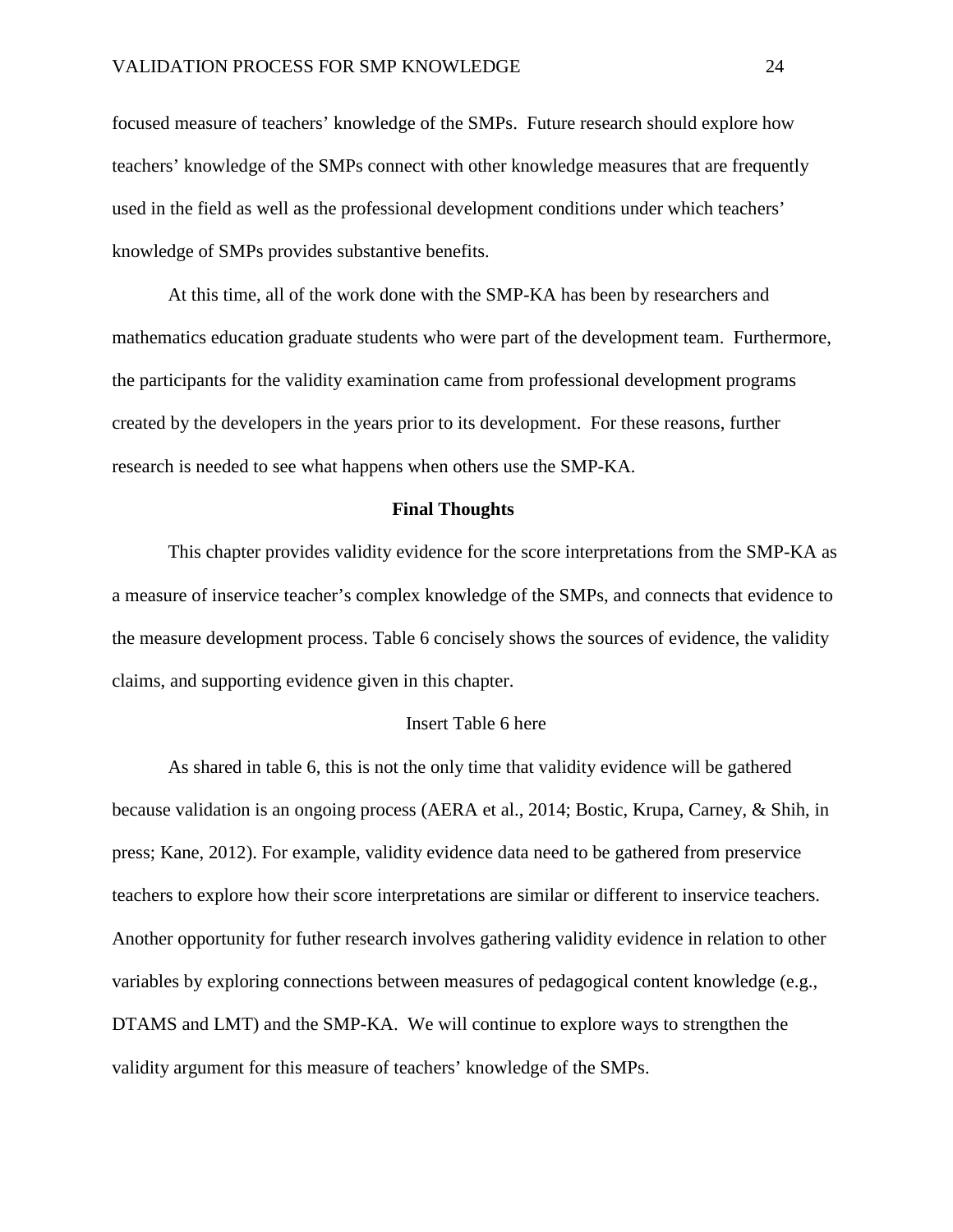The SMP-KA provides a means to measure teachers' knowledge of the SMPs. As such, schools, districts, or states in which the CCSSM was adopted may use the SMP-KA as a gage for where teachers are in their knowledge of mathematical proficiency. Those providing professional development involving learning about SMPs, or what mathematical proficiency means in the CCSSM, might use the SMP-KA to gather evidence of changes in teacher knowledge. Researchers who are interested in the relationship between teachers' knowledge and instruction may use the SMP-KA as one tool in studies exploring the enacted dynamics of teachers' knowledge about mathematical proficiency. With that said, the SMP-KA provides scholars with a means to explore teachers' knowledge of the SMPs connected to numerous contexts. There is sufficient validty evidence related to a variety of sources necessary to ground the score interpretations, when the SMP-KA is used appropriately. And in sum, this chapter may help readers who are thinking about how the measure development process and validity gathering process occur in tandum with one another.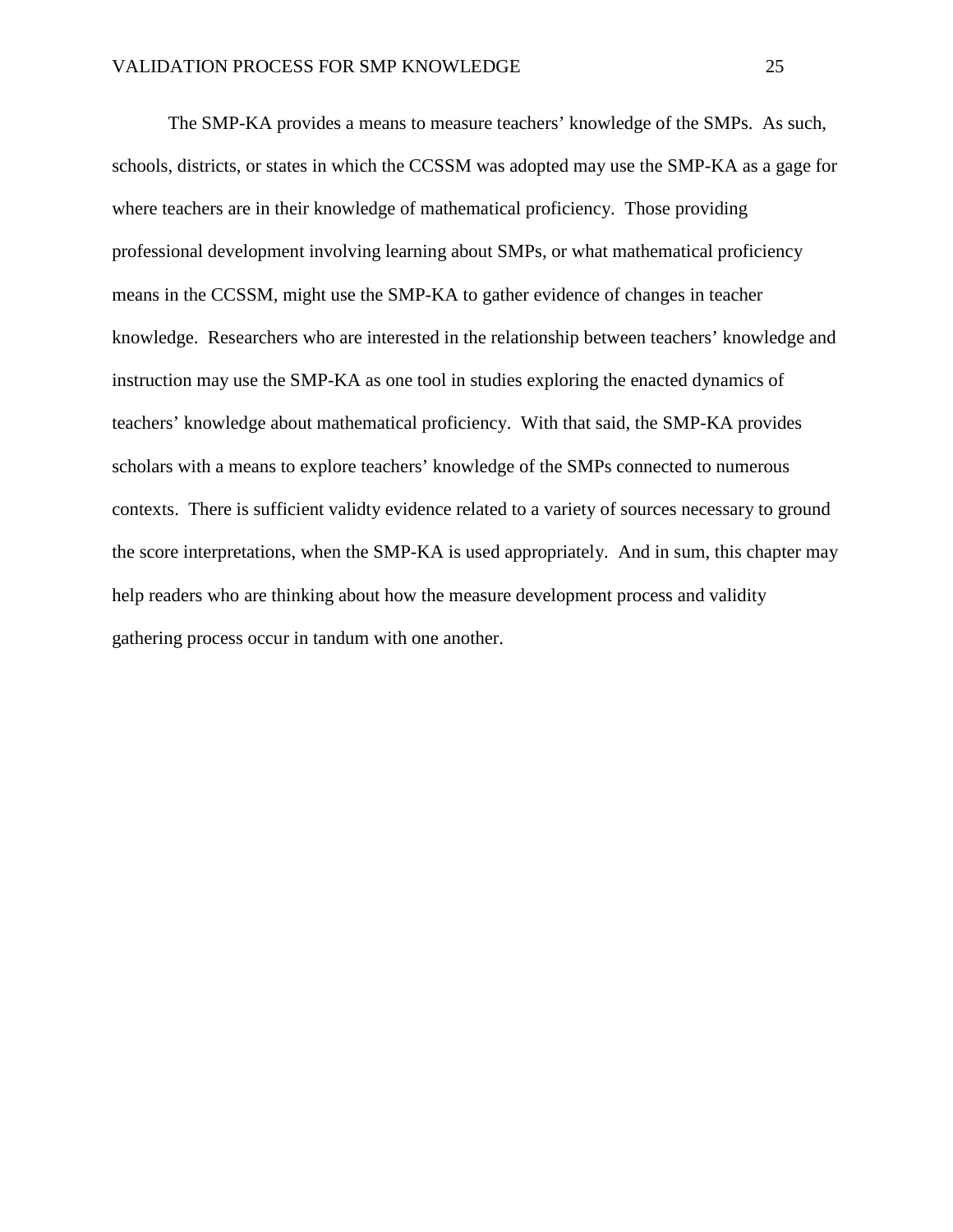## **References**

- American Educational Research Association, American Psychological Association, & National Council on Measurement in Education. (2014). *Standards for educational and psychological testing.* Washington, DC: American Educational Research Association.
- Association of Mathematics Teacher Educators (2017). *Standards for Preparing Teachers of Mathematics*. Retrieved from:<https://amte.net/sptm>
- Anderson, L.W., & Krathwohl, D. R (Eds.). (2001). *A taxonomy for learning, teaching, and assessing: A revision of Bloom's Taxonomy of Educational Objectives*. New York: Longman.
- Ball, D. L, Thames, M. H., & Phelps, G. (2008). Content knowledge for teaching: What makes it special? *Journal of Teacher Education, 59*(5), 389-407. doi:10.1177/0022487108324554
- Bandalos, D. L., & Finney, S. J. (2010). Factor Analysis. In G. R. Hancock & R. O. Mueller (Eds.), *The Reviewer's Guide to Quantitative Methods in the Social Sciences*. New York, NY: Taylor and Francis.
- Bostic, J., Krupa, E., Carney, M., & Shih, J. (in press). Reflecting on the past and thinking ahead in the measurement of students' outcomes. In J. Bostic, E. Krupa, & J. Shih (Eds.), *Quantitative measures of mathematical knowledge.* New York, NY: Routledge.
- Bostic, J., Matney, G., & Sondergeld, T. (in press). A lens on teachers' promotion of the Standards for Mathematical Practice. *Investigations in Mathematics Learning*. Advance online publication. doi.org/10.1080/19477503.2017.1379894
- Bostic, J., & Matney, G. (2013, March). *Preparing K-10 teachers through common core for reasoning and sense making.* In S. Reeder & G. Matney (Eds.), Proceedings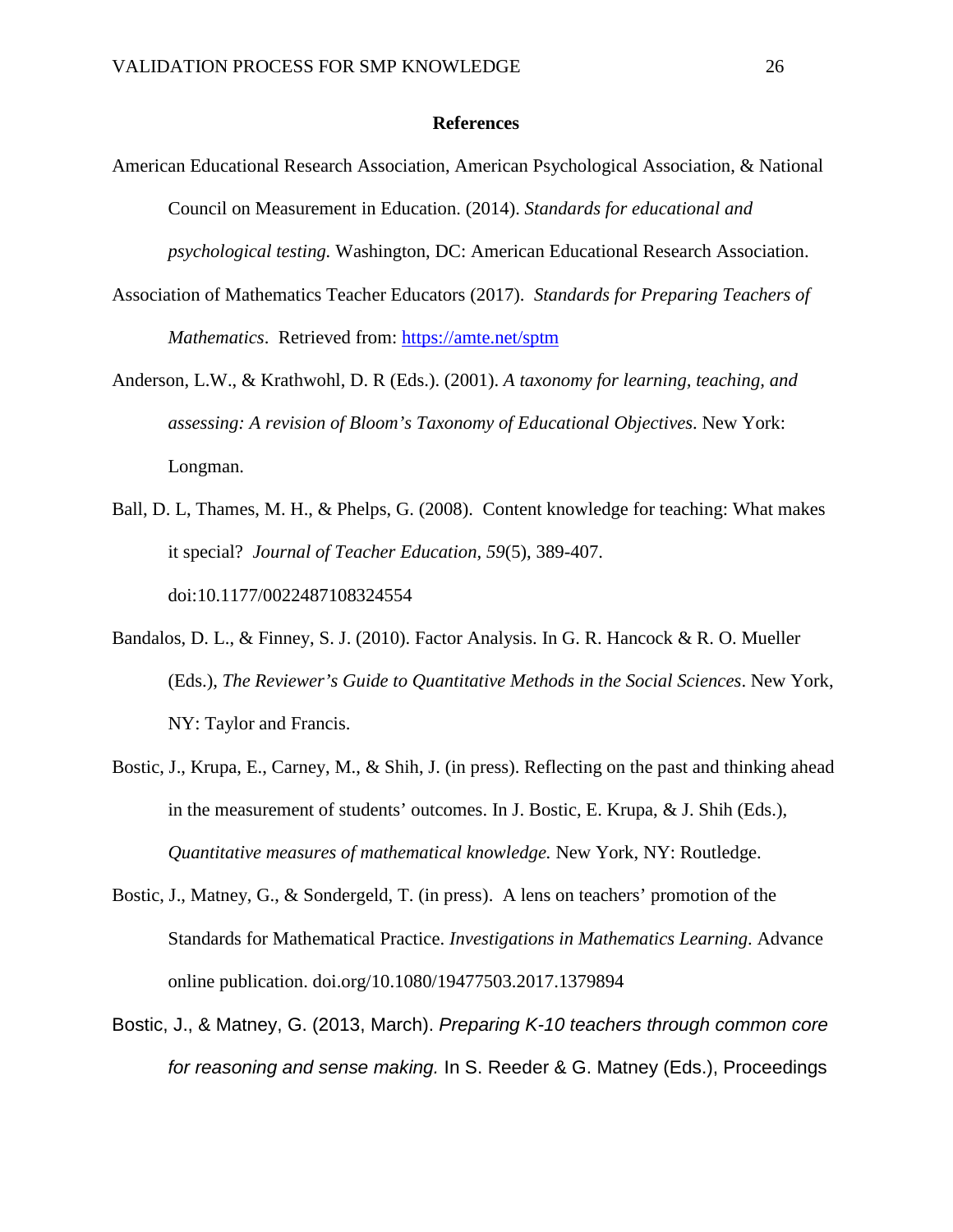of the 40<sup>th</sup> Annual Meeting of the Research Council on Mathematics Learning. Tulsa, OK. Retrieved from<http://web.unlv.edu/RCML/2013Proceedings.pdf>

- Bostic, J., & Matney, G. (2014). Role-playing the Standards for Mathematical Practice: A Professional Development Tool*. Journal for Mathematics Education Leadership, 15*(2),  $3-10.$
- Bostic, J., Sondergeld, T., Folger, T. & Kruse, L. (2017). PSM7 and PSM8: Validating two problem-solving measures. *Journal of Applied Measurement, 18*(2), 151-162.
- Castillo-Díaz, M., & Padilla, J.-L. (2013). How cognitive interviewing can provide validity evidence of the response processes to scale items. *Social Indicators Research, 114*(3), 963-975. doi:10.1007/s11205-012-0184-8
- Cohen, J. (1992). A power primer. *Psychological Bulletin, 112*(1), 155-159. doi:10.1037/0033- 2909.112.1.155
- Common Core of Data (2018). Retrieved from [https://nces.ed.gov/ccd/pub\\_snf\\_report.asp](https://nces.ed.gov/ccd/pub_snf_report.asp)
- Common Core State Standards Initiative. (2010). *Common core standards for mathematics.* Washington, DC*:* National Governors Association Center for Best Practices and Council of Chief State School Officers.
- Copur-Gencturk, Y., & Lubienski, S. T. (2013). Measuring mathematical knowledge for teaching: a longitudinal study using two measures. *Journal of Mathematics Teacher Education 16*, 211-236. doi: 10.1007/s10857-012-9233-0
- Desimone, L. M., & Le Floch, K. C. (2004). Are we asking the right questions? Using cognitive interviews to improve surveys in education research. *Educational Evaluation and Policy Analysis, 26*(1), 1-22.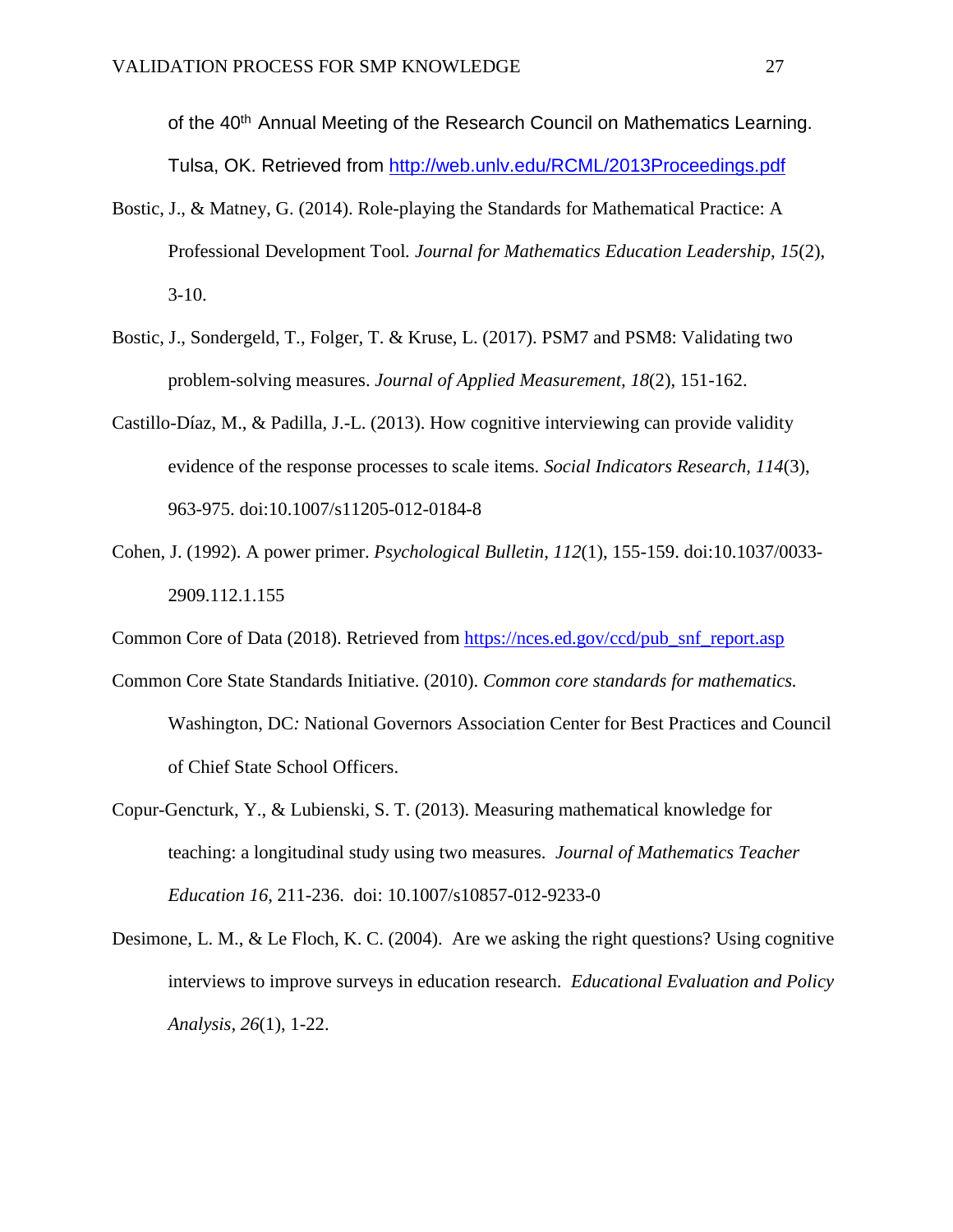- Gall, M., Gall, J., & Borg, W. (2007). *Educational research: An introduction* (8th ed.). Boston: Pearson.
- Ferrara, S. (2007). Our field needs a framework to guide development of validity research agendas and identification of validity research questions and threats to validity. *Measurement: Interdisciplinary Research and Perspectives, 5*(2-3), 156-164. doi:10.1080/15366360701487500.
- Field, A. (2018). *Discovering statistics using IBM SPSS Statistics* (5th ed.). Thousand Oaks, CA: Sage.
- Gleason, J., Livers, S., & Zelkowski, J. (in press). Mathematics Classroom Observation Protocol for Practices (MCOP2): A validation study. *Investigations in Mathematics Learning*. Advance online publication. doi 10.1080/19477503.2017.1308697
- Gleason, J. & Cofer, L.D. (2014). *Mathematics classroom observation protocol for practices results in undergraduate mathematics classrooms*. In (Eds.) T. Fukawa-Connelly, G. Karakok, K. Keene, and M. Zandieh, Proceedings of the 17th Annual Conference on Research on Undergraduate Mathematics Education, 2014, Denver, CO, 93-103.
- Hatch, A. (2002). *Doing qualitative research in education settings*. Albany, NY: State University of New York Press.
- IBM Corp. (2016). IBM SPSS Statistics [Computer software]. Armonk, NY: IBM Corp.
- Jackson, K., Garrison, A., Wilson, J., Gibbons, L., & Shahan, E. (2013). Exploring relationships between setting up complex tasks and opportunities to learn in concluding whole-class discussions in middle grades mathematics instruction. Journal for Research in Mathematics Education, 44(4), 646–682.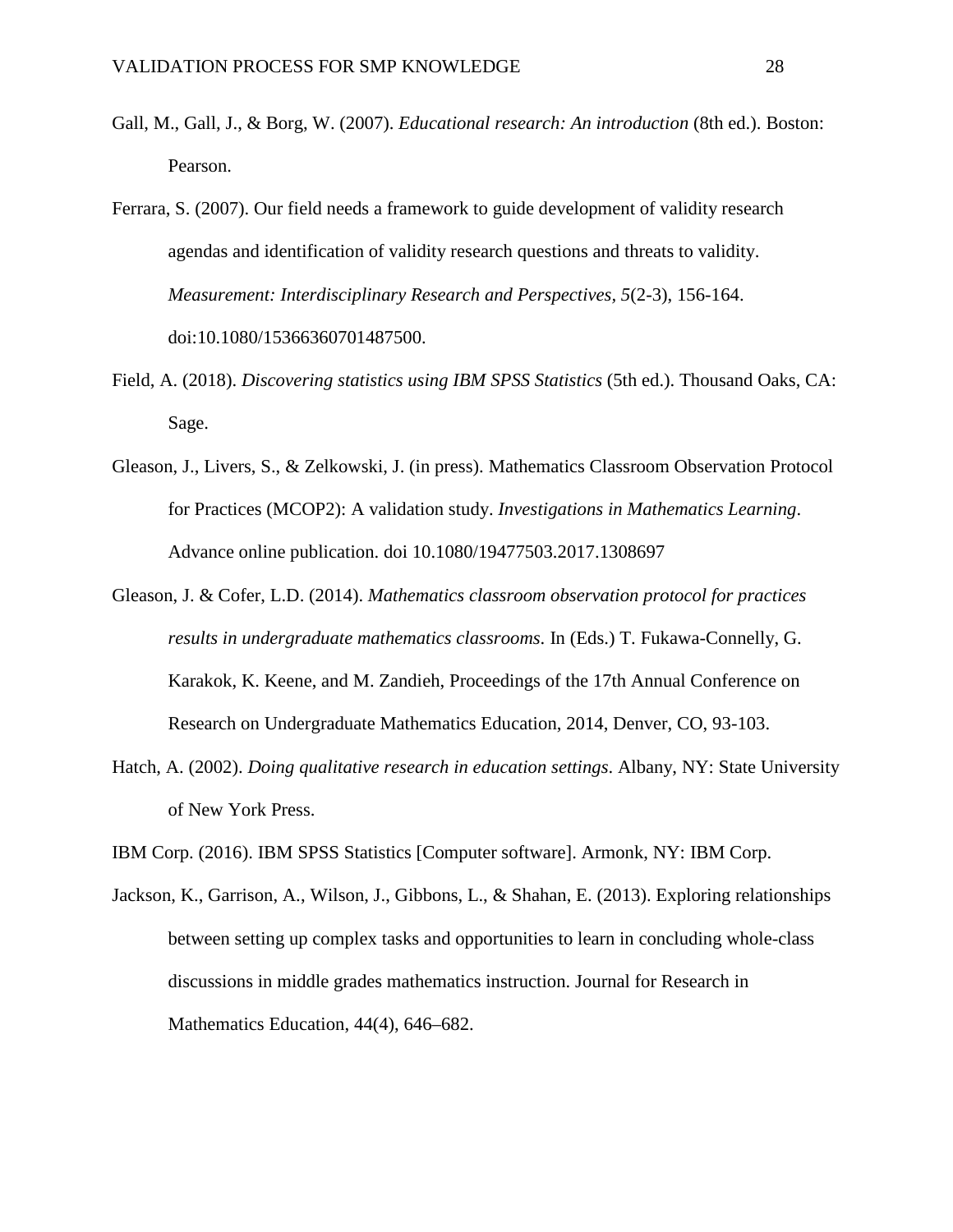- James, L., Demaree, R., & Wolf, G. (1993).  $R_{we}$ : An assessment of within-group interrater agreement. *Journal of Applied Psychology, 78*, 306-309.
- Kane, M. T. (2012). Validating score interpretations and uses. *Language Testing, 29*(1), 3-17. doi:10.1177/0265532211417210
- Koestler, C., Felton, M. D., Bieda, K. N., & Otten, S. (2013). *Connecting the NCTM Process Standards and the CCSSM Practices*. Reston, VA: National Council of Teachers of Mathematics.
- Krathwohl, D. R. (2002). A revision of Bloom's taxonomy: An overview. *Theory Into Practice, 41*(4), 212-218.
- Kruse, L., Schlosser, M., & Bostic, J. (2017). Fueling teachers' interest in learning about the standards for mathematical practice. *Ohio Journal for School Mathematics, 77,* 34-43.
- Lance, C. E., Butts, M. M., & Michels, L. C. (2006). The Sources of Four Commonly Reported Cutoff Criteria. *Organizational Research Methods, 9*(2), 202-220. doi:10.1177/1094428105284919
- LeCompte, M. D., & Preissle, J. (1993). *Ethnography and Qualitative Design in Educational Research* (2nd ed.). New York: Academic Press.
- Leonard, J., Brooks, W., Barnes-Johnson, J., & Berry, R. Q., III. (2010). The nuances and complexities of teaching mathematics for cultural relevance and social justice. Journal of Teacher Education, 61(3), 261–270.
- Matney, G. (2014). Deepening Teachers' Understandings of Mathematical and Pedagogical Connectedness. *Journal of Mathematics Education Leadership 15*(1), 50-59.
- National Council of Teachers of Mathematics. (2014). *Principles to action: Ensuring mathematical success for all.* Reston, VA: Author.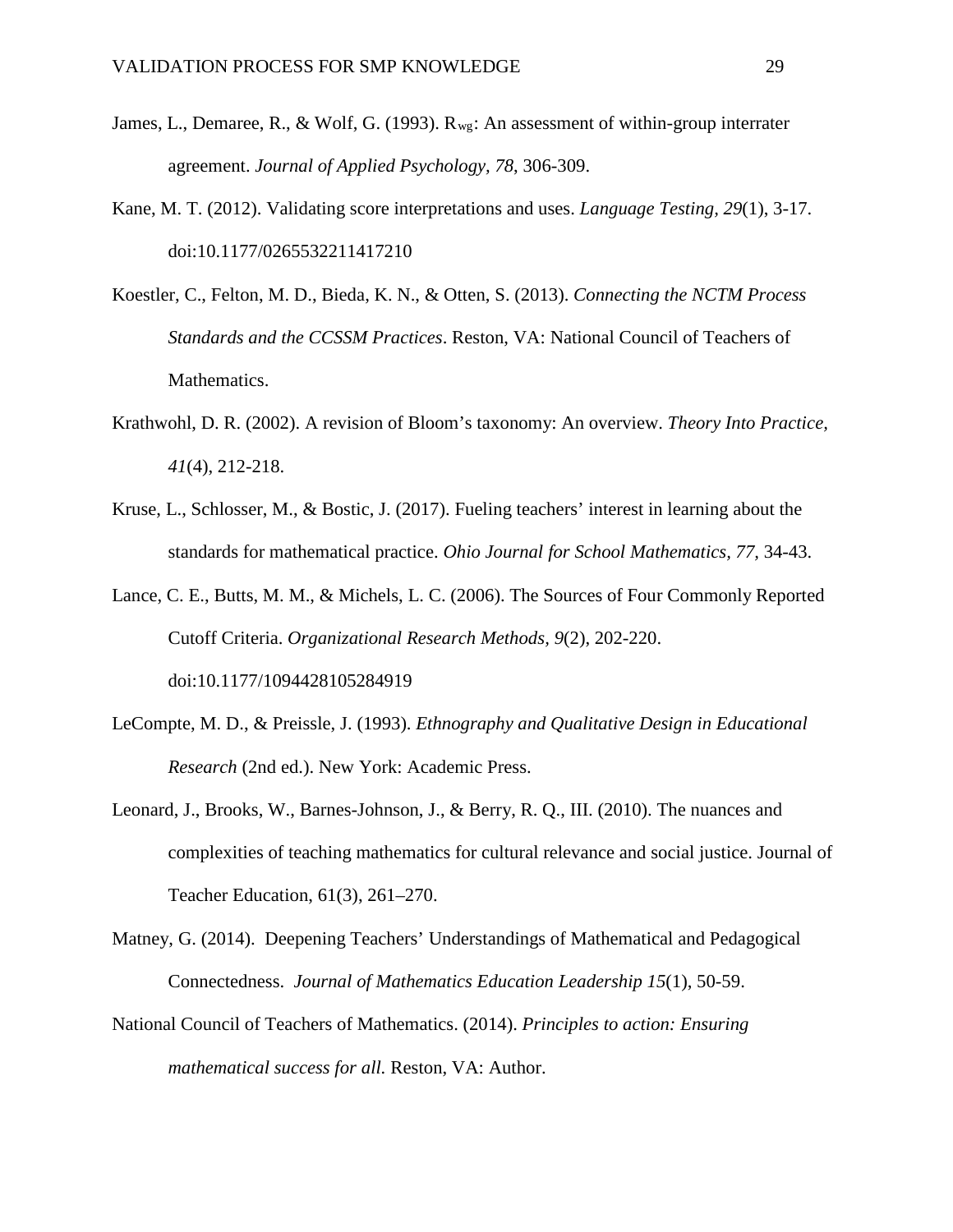Saderholm, J., Ronau, R., Brown, E. T., & Collins, G. (2010). Validation of the diagnostic teacher assessment of mathematics and science (DTAMS) instrument. *School Science and Mathematics*, *110*(4), 180-192. doi/10.1111/j.1949-8594.2010.00021.x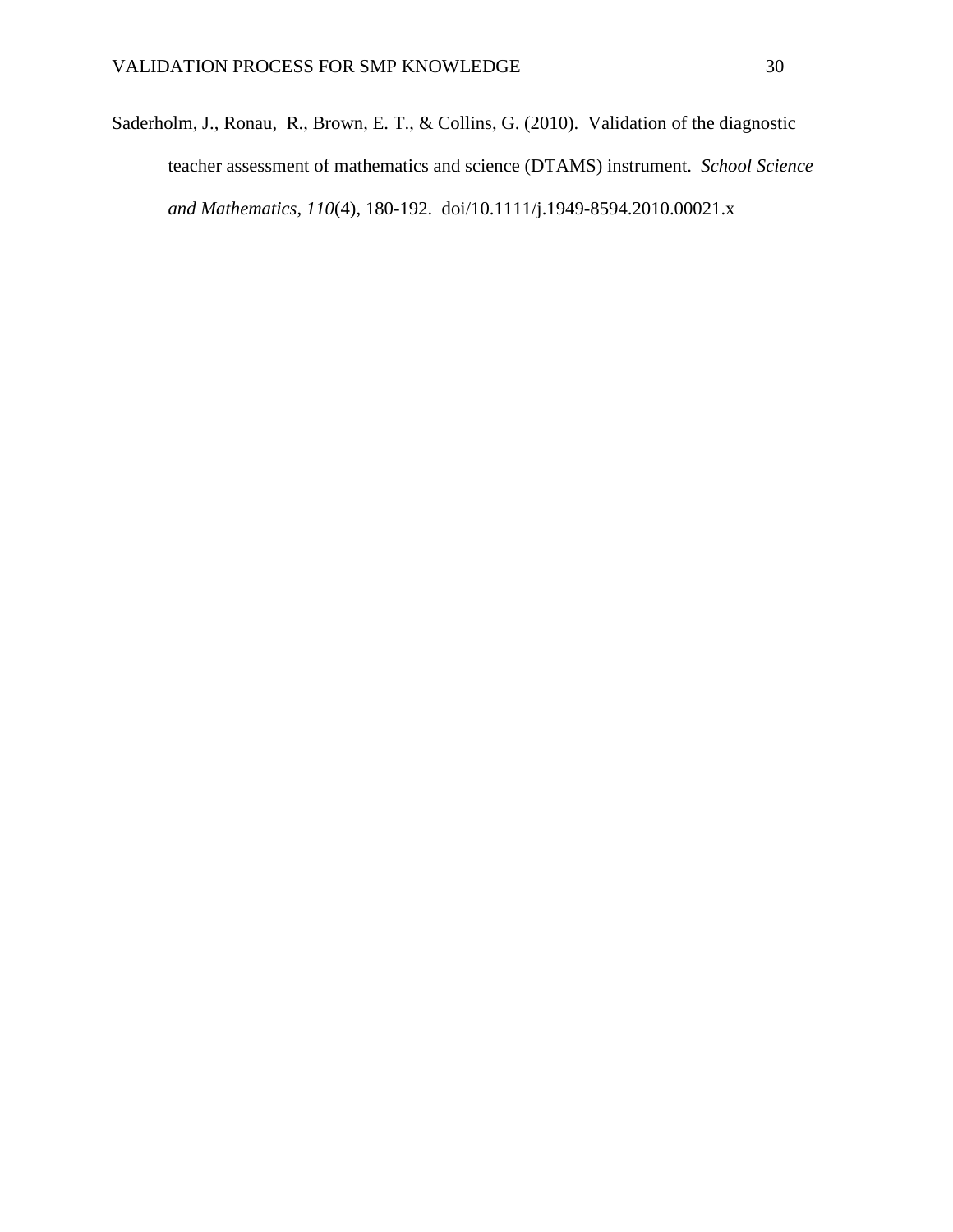## **Appendix A: Phases and Dual Knowledge Dimensions**

The SMP-KA has four phases of knowledge assessment developed to engage the responder in five different dual dimensions of knowledge and cognitive processes (Andersong & Krathwohl, 2001).

**Phase 1** – Remembering factual knowledge of the SMP's (RFK)

**Phase 2** – Understanding conceptual qualities of the SMP's (UCK)

**Phase 3** – Creating scenarios of student engagement with factual Knowledge *and* conceptual knowledge of the SMP's (CFK/CCK)

**Phase 4** – Analyzing scenarios of student engagement in the SMP's for conceptual knowledge (ACK)

## **Examples of Phases**

## **Phase 1 – Remembering Factual Knowledge**

In this phase the assessment asks the respondents to list the titles of the eight practices. The list does not have to be word for word or in the common order found in the CCSSM (CCSSI, 2010).

Example Response (**SMP1**): "Students should makes sense of each math problem they do and never give up trying to solve it."

## **Phase 2 – Understanding Conceptual Knowledge**

In this phase the respondents are given the eight SMP titles and asked to list qualities exemplifying each standard that are representative of mathematically proficient student behaviors for that standard.

Example Response (**SMP1**): "Students try to figure out for themselves the meaning of a problem. Students look for entry points to a problems solution. Students analyze givens, constraints, relationships, and goals."

## **Phase 3 – Creating Factual and Conceptual Knowledge**

In this phase the assessment asks the respondents to give an example scenario of when a students is exhibiting engagement in the SMP. The respondents are instructed to describe the mathematical situation (problem) and explain how the student is exhibiting each SMP.

Example Response for Decontextualizing in **SMP 2**: "The students were given the following problem: "John and Mark brought oranges to school to share with the class. John was not sure how many he had but when Mark added his 16 oranges to John's every student in the class had exactly 1 orange of their own. If there are 35 students in the class how many oranges did John bring?" In considering this problem the students notice that they can make this problem into the equation  $X + 16 = 35$ . The students use the properties of algebra to solve for X noting they can take equal amounts away from both sides (take away 16) to get an equivalent equation revealing what John's amount should be.  $X = 19$ ."

# **Phase 4 – Analyzing Conceptual Knowledge**

In this phase respondents are given a scenario in which students are engaging in mathematics problem solving. The scenario may have multiple SMP references but it has an over-arching theme throughout. Respondents are asked to identify which SMP is themed by the scenario.

*The following example is one of the pilot scenarios that was not chosen for the instrument. In order to preserve the integrity of the SMP-KA the scenarios in the instrument are not made public.*  Example Scenario for **SMP 5**: Peaches Today…Peaches Tomorrow…

Students were given the problem: "A little monkey had 60 peaches. On the first day he decided to keep 3 7

4 of his peaches. He gave the rest away. Then he ate one. On the second day he decided to keep  $11$  of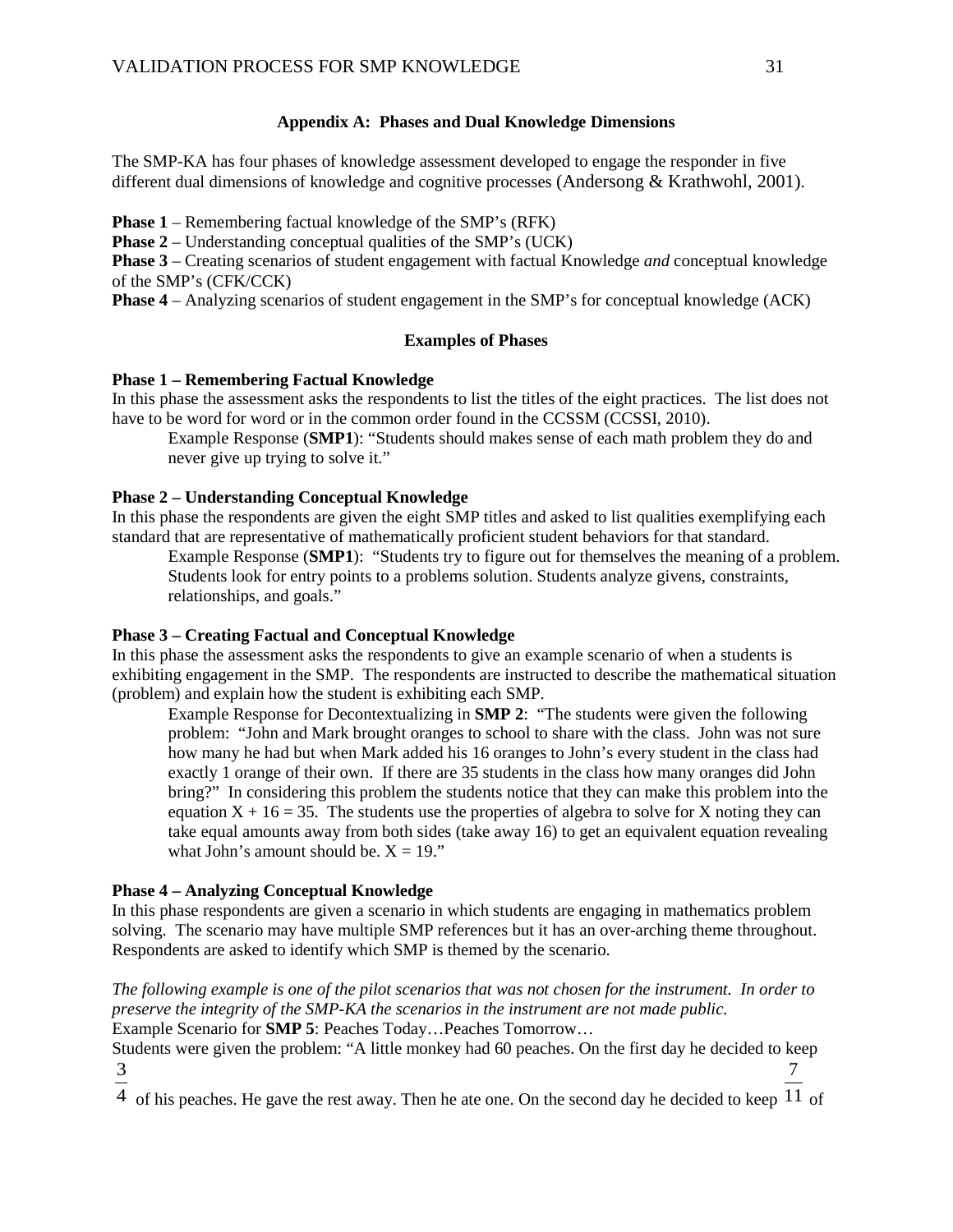his peaches. He gave the rest away. Then he ate one. On the third day, he decided to keep  $\frac{9}{9}$  of his 2

peaches. He gave the rest away. Then he ate one. On the fourth day, he decided to keep  $\frac{7}{7}$  of his peaches.

He gave the rest away. Then he ate one. On the fifth day he decided to keep  $\,3\,$  of his peaches. He gave the rest away. Then he ate one. How many did he have left at the end?" Students had access to snap cubes, fraction tiles, fraction circles, and counters. One student had worked on a similar fractions problem before and used counters. She went to grab the counters and try the strategy that worked before. As she was laying out the 60 counters, she was realizing that it was taking a long time to organize that many counters. She decided that counters weren't going to be the most efficient strategy. She considered the other tools available and thought about fraction tiles or fraction circles, but the denominators in the

> 1 1

problem do not match with the denominators on the tiles or circles. The tiles or circles do not have  $7, 9$ 1

, and  $11$  unit fractions. She then decided the best method was going to be paper and pencil. She began by drawing number lines to find the amount of peaches the monkey had at the end of every day.



In order to find  $\frac{4}{3}$  of 60, she first found  $\frac{4}{3}$  of 60 by dividing 60 by 4 to get 15. Using her paper and 3

pencil, she created a number line with 4 intervals of 15. She saw that 45 was  $\frac{4}{1}$  of 60. On the first day, the monkey kept 45 peaches and ate 1. He ended the first day with 44 peaches.



In order to find  $11$  of 44, she first found  $11$  of 44 by dividing 44 by 11 to get 4. She created a number 7

line with 11 intervals of 4. She saw that 28 was  $11$  of 44. On the second day, the monkey kept 28 peaches and ate 1. The monkey ended the second day with 27 peaches. The student continued to use the number line strategy for each day to determine that monkey had 1 peach at the end of the fifth day.

5

2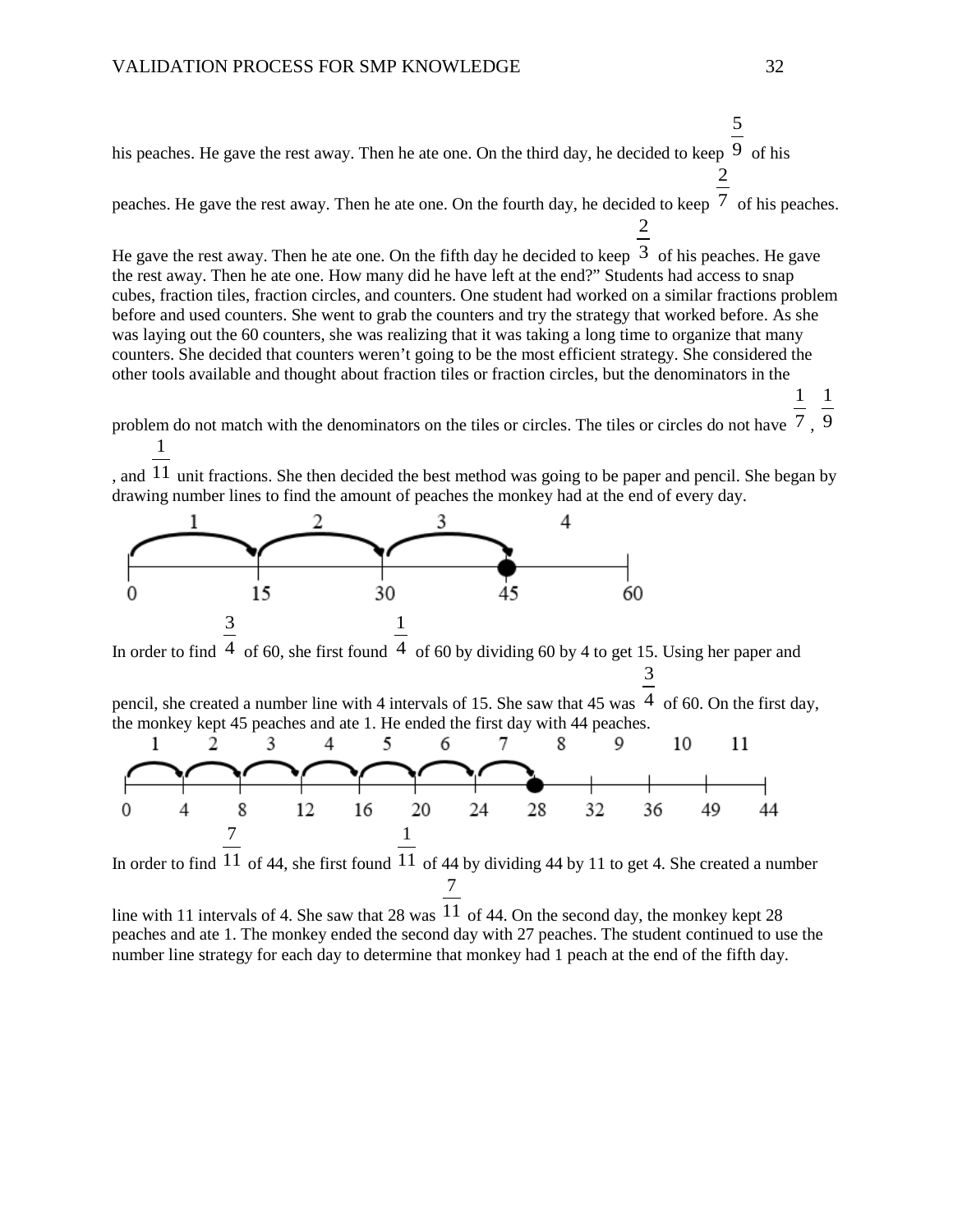| Knowledge Type                     | <b>Expert Panel Data</b>                                                                                                                                                                                                                                                                                                                                                                                                            |
|------------------------------------|-------------------------------------------------------------------------------------------------------------------------------------------------------------------------------------------------------------------------------------------------------------------------------------------------------------------------------------------------------------------------------------------------------------------------------------|
|                                    | "Most of my colleagues cannot even name, umm the SMPs. They have<br>never read them and have no idea they are part of our standards for<br>teaching math. I think if they even just knew that they would be<br>better off because then they could think about whether or not they<br>even asked their students to construct a viable argument or consider<br>structure."                                                            |
| Remember Factual Knowledge         | "I, actually ashamed to say this, but I had never even read the<br>Standards for Mathematical Practice prior to taking the PD on it and<br>that was 3 years after state adoption. Eeek! I'm definitely not alone<br>either. Teachers need to know about the SMPs. The titles are a great<br>place to start"                                                                                                                         |
|                                    | "I think teachers need to have deep knowledge of the SMPs but most<br>do not even know the names. When I ask them what SMP they want<br>their students to engage in they often fumble around looking for the<br>document that I sent them. I mean, they send me fully developed<br>lesson plans but they haven't even considered the SMPs because they<br>don't know the names much less what would be involved in<br>instruction." |
|                                    | "Teachers need to understand what it means to think about<br>mathematics. The SMPs are about the way we engage in thinking<br>about mathematics, the way we make sense of and create new<br>mathematics. Understanding that is essential for teachers."                                                                                                                                                                             |
| Understanding Conceptual Knowledge | "Because we have had PD I find the SMPs less intimidating. I can now,<br>you know, classify and state what kinds of things students do when<br>they do SMPs. So that's important for all teachers because like, what<br>do the SMPs mean students should be doing? To know that is<br>extremely helpful in every area, you know like, planning, teaching, and<br>assessment."                                                       |
|                                    | "Teachers should know what is in the SMPs; what exemplifies each<br>one for students. I think they should be able to explain how students<br>engage each practice. And be able to distinguish which students are<br>engaging in it or not (comparing)."                                                                                                                                                                             |

# **Appendix B: Excerpts from Typological Analysis on the Five Knowledge Types**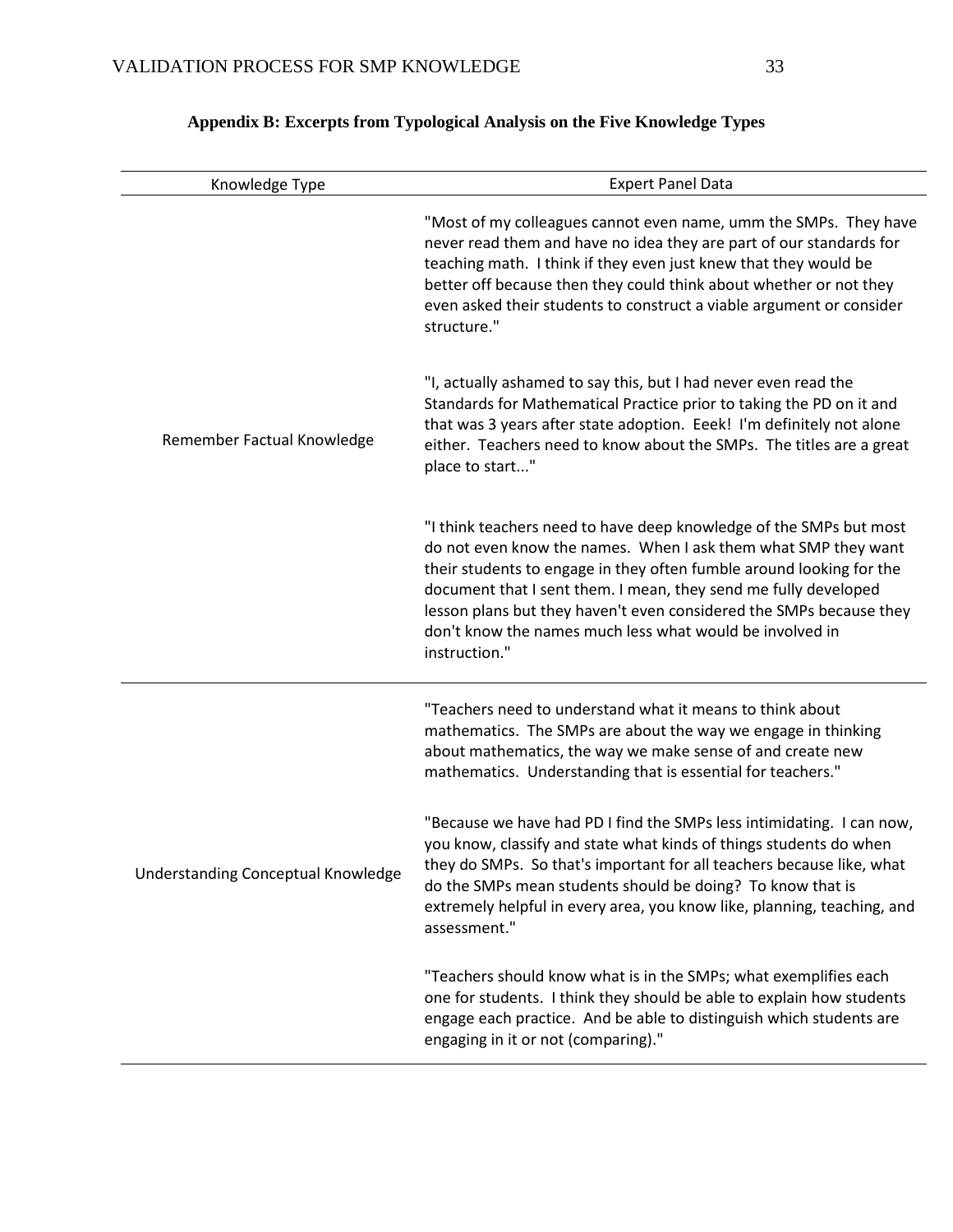| "What happens during instruction is a lot. As we are teaching there<br>are many things to attend to with management, the content, and the<br>practices. To do that job we [teachers] have to be able to quickly note<br>what kinds of things students are doing that are attributes of the SMP<br>they want to promote. It's so essential for us to think about this<br>before, like we do in Lesson Study, because if we do not think about it<br>before we don't notice that it's happening when it does."                                                                                                                                 |
|----------------------------------------------------------------------------------------------------------------------------------------------------------------------------------------------------------------------------------------------------------------------------------------------------------------------------------------------------------------------------------------------------------------------------------------------------------------------------------------------------------------------------------------------------------------------------------------------------------------------------------------------|
| "So I think teachers should really be able to connect the pedagogical<br>elements of teaching to student's mathematical thinking and ask<br>themselves, 'How can I encourage them to engage in this SMP?' Or<br>like, let's say that they watch a video or see another teacher teaching,<br>[pause] if the teacher can point out how what is happening with the<br>teaching and what the students are doing as evidence of an SMP then<br>that would tell me that they 'know' the SMP.                                                                                                                                                       |
| "Essentially teachers create. We create plans to teach an idea that we<br>hope students want to learn about and the SMPs are the same. We<br>want to create the plan in such a way that students are doing these<br>SMPs. When I didn't know about the SMPs it was the farthest thing<br>from my mind to plan for them. But now after our Lesson Studies and<br>everything we have done I know how to plan to help students do the<br>SMPs."                                                                                                                                                                                                 |
| "I really think it would help all teachers to make sense of the SMPs and<br>really think through what they look like in practice. That starts with<br>their own engagement in mathematics but it can't just stay there.<br>They [teachers] need to understand what it means to design lessons in<br>which students are given rich mathematics tasks that draw out ways of<br>encountering mathematics, you know, so that the students are doing<br>the SMP's. Knowing how to visualize SMP's through the design of<br>lessons is a must in my opinion because if we [teachers] can do that it<br>would improve all students' math learning." |
| "Teachers need to know how to create learning spaces in which<br>students are not only thinking about mathematics content, but<br>thinking about it in such a way that honors the SMPs. I think these<br>practices are pivotal to student learning about any content. So what I<br>mean is, teachers who have a good knowledge of the SMPs should be<br>able to visualize and describe the kind of happenings during<br>instruction that exemplify the SMPs."                                                                                                                                                                                |
|                                                                                                                                                                                                                                                                                                                                                                                                                                                                                                                                                                                                                                              |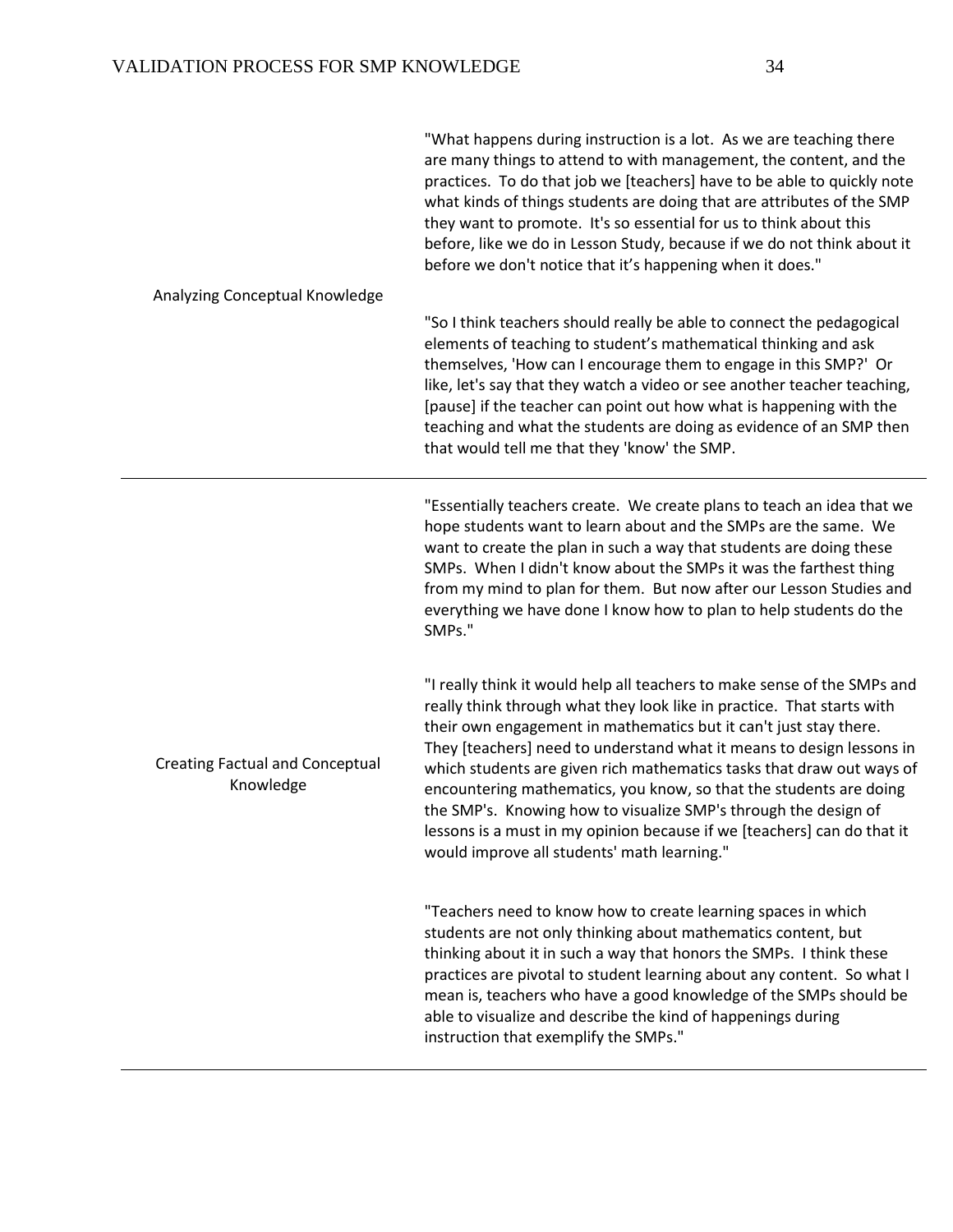|                  | "So like when an expert teacher knows how to really engage students      |
|------------------|--------------------------------------------------------------------------|
|                  | in becoming mathematical thinkers I wonder whether or not they can       |
| Counter Evidence | do that even if they have no idea what the SMP titles are. It seems like |
|                  | they could. So while knowing the titles could be beneficial I'm not      |
|                  | sure it's necessary."                                                    |
|                  |                                                                          |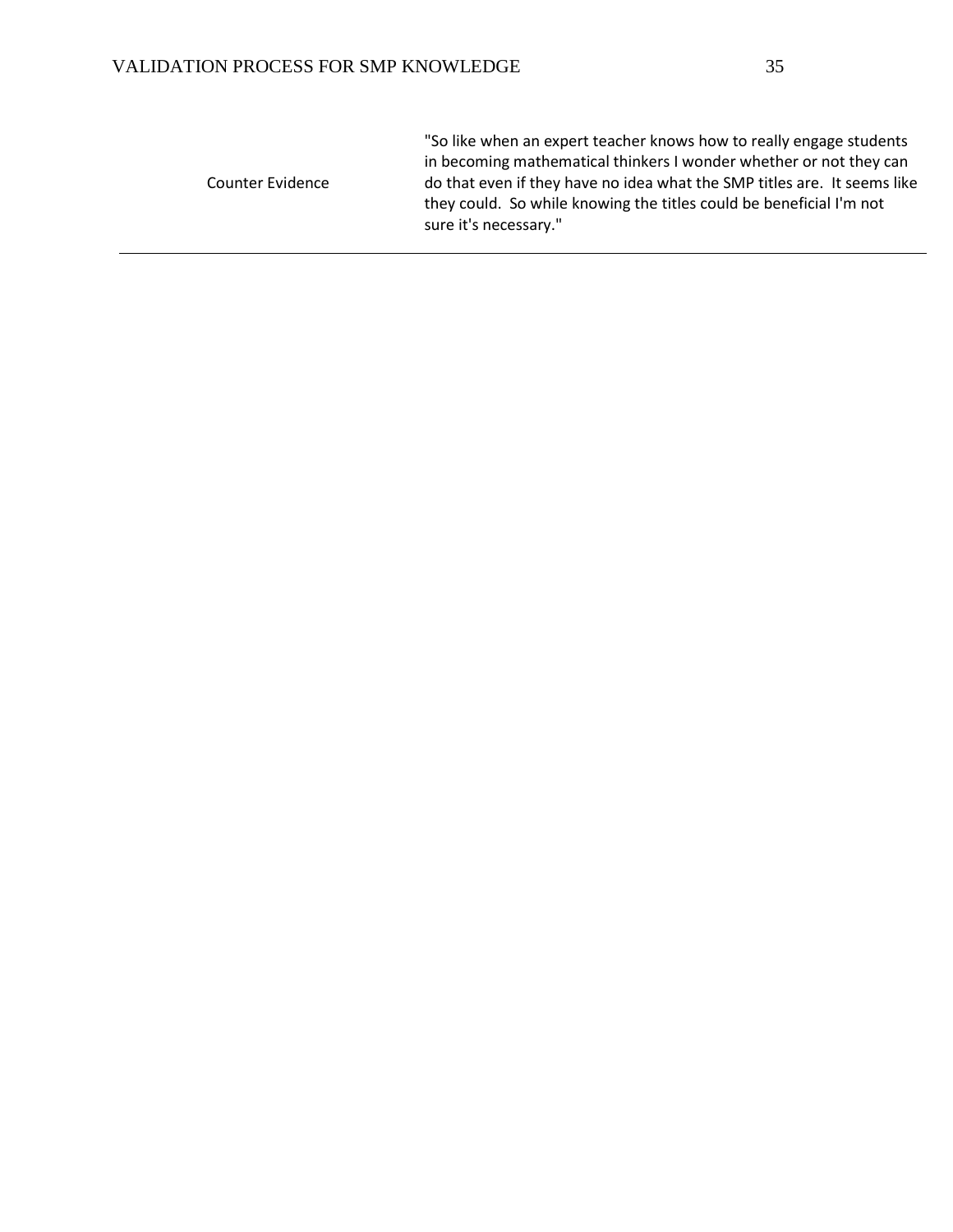

*Figure 1*. Scree plot from exploratory factor analysis conducted during stage eight of the SMP-KA validation process.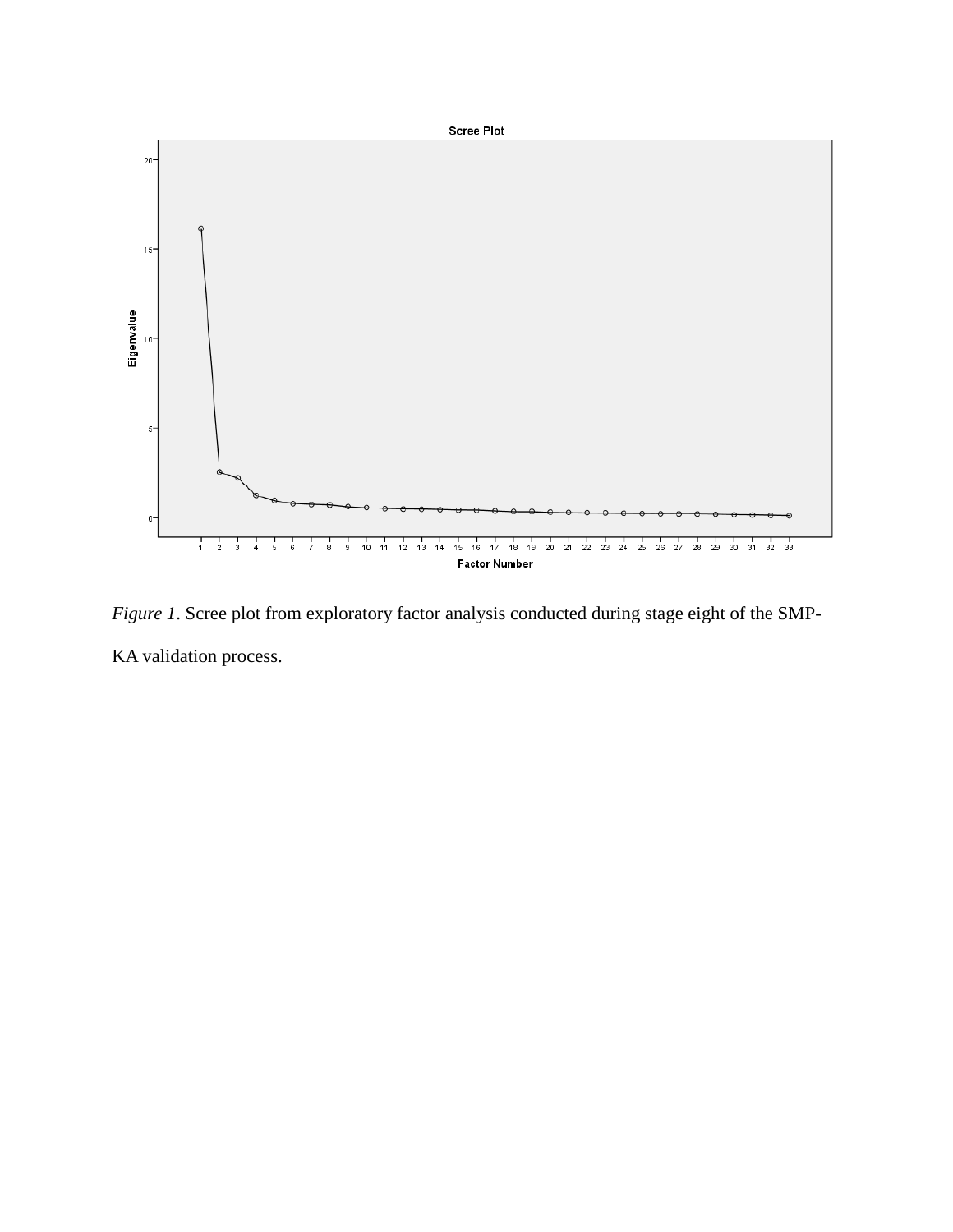| <b>SMP</b> Number                | Title                                                                                                                                                                                                                                                                                                                                                       |  |  |
|----------------------------------|-------------------------------------------------------------------------------------------------------------------------------------------------------------------------------------------------------------------------------------------------------------------------------------------------------------------------------------------------------------|--|--|
|                                  | Make sense of problems and persevere in solving them.                                                                                                                                                                                                                                                                                                       |  |  |
|                                  | Reason abstractly and quantitatively.                                                                                                                                                                                                                                                                                                                       |  |  |
|                                  | Construct viable arguments and critique the reasoning of others.                                                                                                                                                                                                                                                                                            |  |  |
|                                  | Model with mathematics.                                                                                                                                                                                                                                                                                                                                     |  |  |
|                                  | Use appropriate tools strategically.                                                                                                                                                                                                                                                                                                                        |  |  |
| h                                | Attend to precision.                                                                                                                                                                                                                                                                                                                                        |  |  |
|                                  | Look for and make use of structure.                                                                                                                                                                                                                                                                                                                         |  |  |
|                                  | Look for regularity in repeated reasoning.                                                                                                                                                                                                                                                                                                                  |  |  |
| $\mathbf{v}$<br>$\mathbf{\cdot}$ | $\mathcal{C}$ $\mathcal{C}$ $\mathcal{C}$ $\mathcal{C}$ $\mathcal{C}$ $\mathcal{C}$ $\mathcal{C}$ $\mathcal{C}$ $\mathcal{C}$ $\mathcal{C}$ $\mathcal{C}$ $\mathcal{C}$ $\mathcal{C}$ $\mathcal{C}$ $\mathcal{C}$ $\mathcal{C}$ $\mathcal{C}$ $\mathcal{C}$ $\mathcal{C}$ $\mathcal{C}$ $\mathcal{C}$ $\mathcal{C}$ $\mathcal{C}$ $\mathcal{C}$ $\mathcal{$ |  |  |

*Note:* Discussion about a specific SMP is denoted as SMP# within the chapter.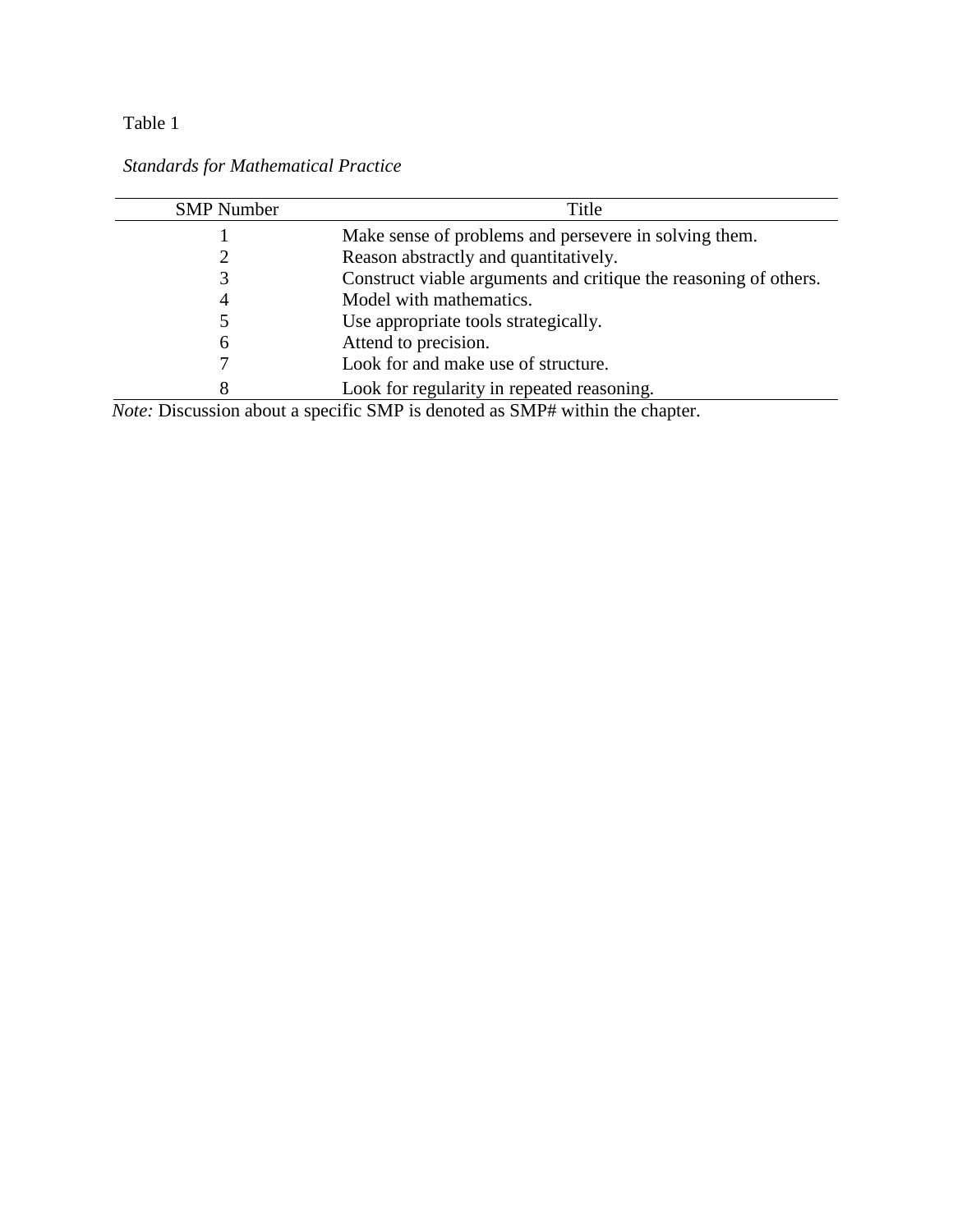# *Alignment of Stages and Actions for Validating the SMP-KA*

| Stage #        | <b>Description of Stage</b>                                                                                                | <b>Actions Completed During this Study</b>                                                                                                                                                                                                                    | <b>Source of Validity Evidence</b>                                                   |
|----------------|----------------------------------------------------------------------------------------------------------------------------|---------------------------------------------------------------------------------------------------------------------------------------------------------------------------------------------------------------------------------------------------------------|--------------------------------------------------------------------------------------|
| $\mathbf{1}$   | <b>Literature Review</b>                                                                                                   | Examined other SMP protocols, reviewed literature on<br>SMPs, Knowledge, and MKT                                                                                                                                                                              | <b>Test Content</b>                                                                  |
| 2              | Conduct interviews with<br>content experts and<br>potential tool users to<br>consider ideas on<br>knowledge of SMPs        | Conducted interviews with an expert panel consisting of<br>K-12 math teachers, math coaches, mathematicians,<br>mathematics teacher educators, and a mathematics<br>curriculum coordinator and a state department of education<br>mathematics representative. | <b>Test Content</b>                                                                  |
| 3              | Synthesize data from<br>literature review and<br>interviews with content<br>experts to discern relevant<br>knowledge types | Employed typological analysis to generate five levels of<br>knowledge to be assessed; Remember Factual SMP<br>Knowledge, Understand Conceptual SMP Knowledge,<br>Analyze Conceptual SMP Knowledge, and Creating<br>Factual and Conceptual SMP Knowledge       | <b>Internal Structure</b>                                                            |
| $\overline{4}$ | Item development                                                                                                           | Created items for each of the five knowledge categories                                                                                                                                                                                                       |                                                                                      |
| 5              | Expert panel review                                                                                                        | Submitted items of the Standards for Mathematical<br>Practice Knowledge Assessment to expert panel                                                                                                                                                            | <b>Test Content</b>                                                                  |
| 6              | Conduct interviews with<br>potential users of tool and<br>synthesize from these data                                       | Conducted 1-1 and small-group cognitive interviews with<br>K-12 math teachers, a curriculum coach, a curriculum<br>coordinator, and a mathematics educator                                                                                                    | <b>Response Processes</b>                                                            |
| $\tau$         |                                                                                                                            | Pilot testing the assessment Collected 285 instances of SMP-KA results completed by<br>189 participants (approximately 50% of sample completed<br>both a pre and post)                                                                                        | <b>Internal Structure and</b><br>evidence of reliability and<br>internal consistency |
| 8              | Conducting psychometric<br>analysis of collected<br>assessment data                                                        | Performed exploratory factor analysis and calculated inter-<br>rater reliability                                                                                                                                                                              | <b>Internal Structure and</b><br>evidence of reliability and<br>internal consistency |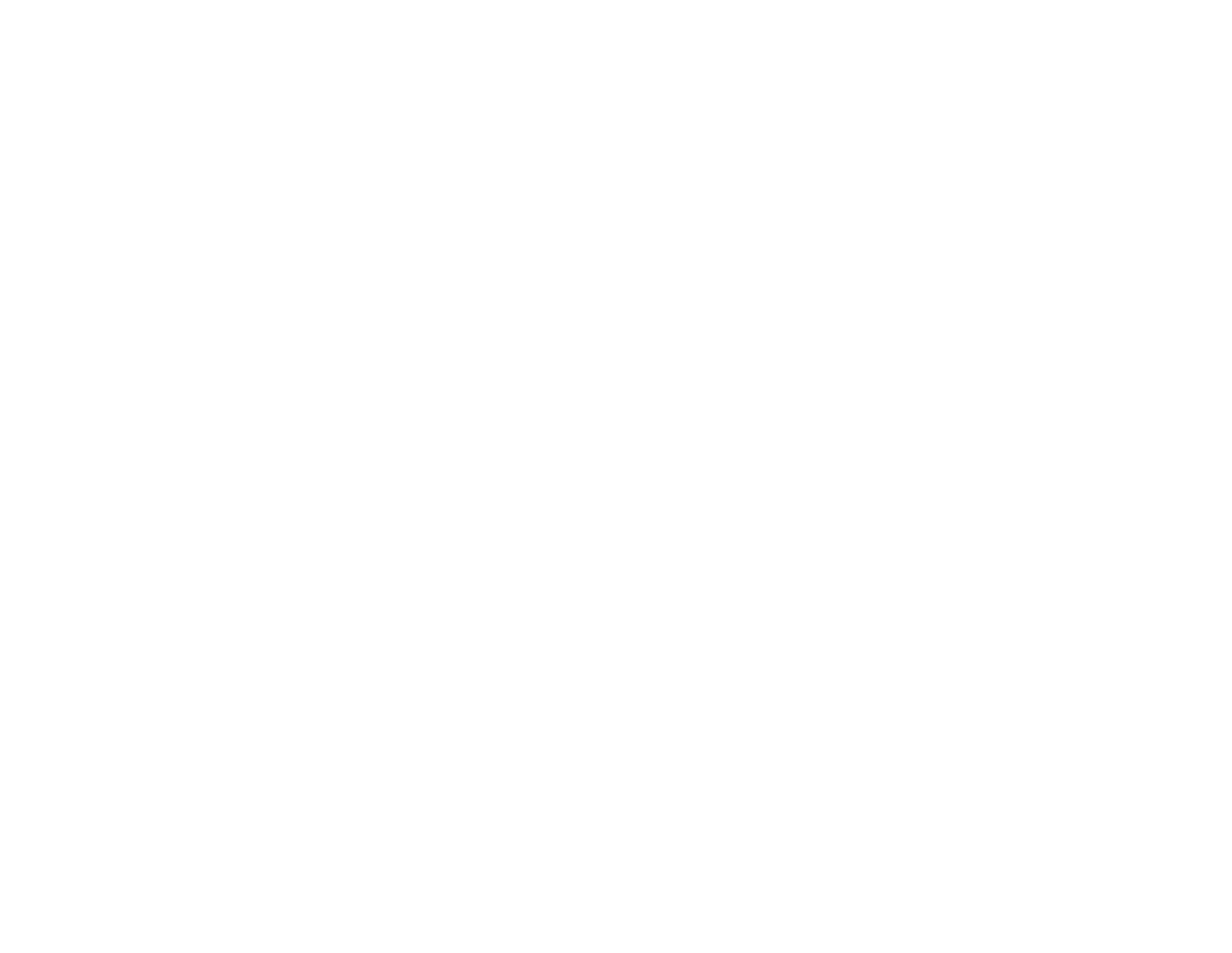*SMP-KA Knowledge Alignment and Order of Administration*

| Phase | Knowledge Type |
|-------|----------------|
|       | <b>RFK</b>     |
|       | <b>UCK</b>     |
| 2     | CFK & CCK      |
|       | ACK.           |

*Note:* RFK = Remembering Factual Knowledge, UCK = Understanding Conceptual Knowledge, CFK = Creating Factual Knowledge, CCK = Creating Conceptual Knowledge, ACK = Analyzing Conceptual Knowledge; Respondents must complete each phase before seeing the items in the next phase.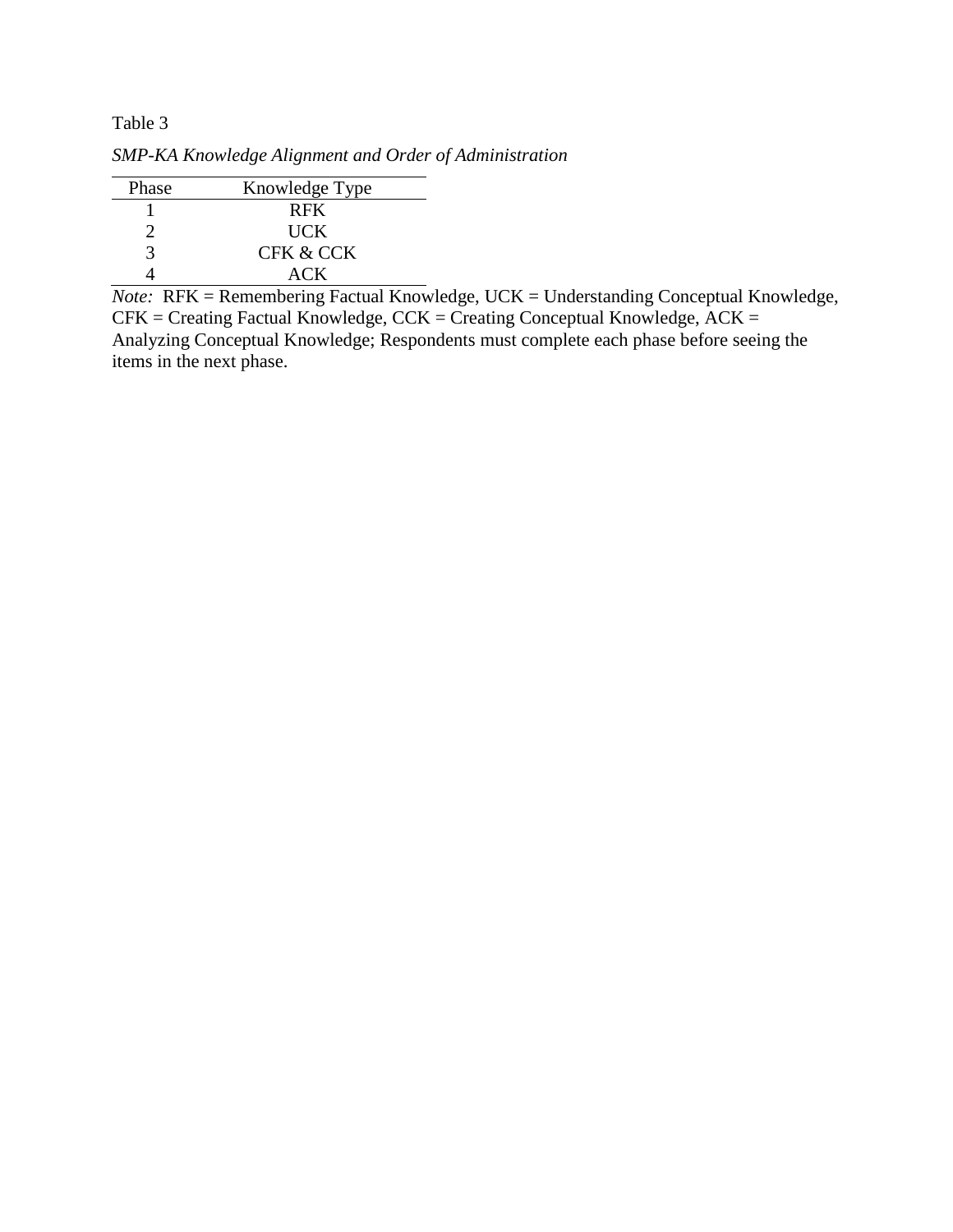|                |                                                               |                   | <b>Pattern Coefficient</b> |                   |                                                                   |            |                |
|----------------|---------------------------------------------------------------|-------------------|----------------------------|-------------------|-------------------------------------------------------------------|------------|----------------|
| Item           | $\cal M$                                                      | $\boldsymbol{SD}$ | <b>RFK</b>                 | <b>UCK</b>        | CFK/CCK                                                           | <b>ACK</b> | h <sup>2</sup> |
|                | Phase 1, RFK Factor (SSSC = 12.2, Cronbach's $\alpha$ = 0.95) |                   |                            |                   |                                                                   |            |                |
| Q1A            | 0.69                                                          | 0.83              | 0.81                       | $-0.04$           | 0.02                                                              | 0.06       | 0.71           |
| Q1B            | 0.62                                                          | 0.85              | 0.90                       | 0.04              | $-0.12$                                                           | 0.05       | 0.79           |
| Q1C            | 0.49                                                          | 0.79              | 0.88                       | 0.02              | $-0.13$                                                           | 0.10       | 0.82           |
| Q1D            | 0.37                                                          | 0.49              | 0.84                       | $-0.10$           | 0.01                                                              | 0.01       | 0.66           |
| Q1E            | 0.50                                                          | 0.76              | 0.79                       | 0.03              | 0.05                                                              | 0.08       | 0.79           |
| Q1F            | 0.32                                                          | 0.48              | 0.81                       | $-0.06$           | 0.05                                                              | 0.05       | 0.73           |
| Q1G            | 0.50                                                          | 0.83              | 0.84                       | 0.07              | 0.07                                                              | $-0.05$    | 0.80           |
| Q1H            | 0.31                                                          | 0.70              | 0.80                       | 0.09              | 0.10                                                              | $-0.19$    | 0.71           |
|                |                                                               |                   |                            |                   | Phase 2, UCK Factor (SSSC = 12.3, Cronbach's $\alpha$ = 0.94)     |            |                |
| Q2             | 0.60                                                          | 0.90              | $-0.04$                    | 0.66              | 0.11                                                              | 0.11       | 0.67           |
| Q <sub>3</sub> | 0.36                                                          | 0.73              | 0.12                       | 0.68              | 0.02                                                              | 0.15       | 0.81           |
| Q4             | 0.47                                                          | 0.77              | 0.04                       | 0.68              | $-0.04$                                                           | 0.07       | 0.61           |
| Q5             | 0.27                                                          | 0.65              | 0.12                       | 0.88              | 0.11                                                              | $-0.19$    | 0.79           |
| Q <sub>6</sub> | 0.36                                                          | 0.64              | $-0.08$                    | 0.73              | $-0.09$                                                           | 0.12       | 0.54           |
| Q7             | 0.34                                                          | 0.69              | $-0.14$                    | 0.82              | 0.05                                                              | 0.11       | 0.74           |
| Q8             | 0.16                                                          | 0.51              | 0.06                       | 0.81              | $-0.10$                                                           | 0.00       | 0.71           |
| Q9             | 0.19                                                          | 0.57              | 0.01                       | 1.02 <sup>a</sup> | $-0.04$                                                           | $-0.22$    | 0.73           |
|                |                                                               |                   |                            |                   | Phase 3, ACK Factor (SSSC = 13.1, Cronbach's $\alpha$ = 0.94)     |            |                |
| Q10            | 0.44                                                          | 0.73              | $-0.10$                    | 0.10              | 0.07                                                              | 0.76       | 0.70           |
| Q11            | 0.40                                                          | 0.81              | 0.10                       | $-0.13$           | 0.00                                                              | 0.76       | 0.62           |
| Q12            | 0.42                                                          | 0.81              | 0.03                       | $-0.03$           | $-0.06$                                                           | 0.79       | 0.64           |
| Q13            | 0.58                                                          | 0.80              | $-0.03$                    | 0.04              | 0.19                                                              | 0.68       | 0.70           |
| Q14            | 0.39                                                          | 0.74              | 0.11                       | 0.10              | $-0.05$                                                           | 0.64       | 0.60           |
| Q15            | 0.51                                                          | 0.81              | 0.03                       | $-0.01$           | 0.13                                                              | 0.76       | 0.74           |
| Q16            | 0.43                                                          | 0.76              | 0.06                       | 0.22              | 0.08                                                              | 0.57       | 0.74           |
| Q17            | 0.40                                                          | 0.78              | 0.11                       | 0.13              | 0.26                                                              | 0.35       | 0.62           |
| Q18            | 0.40                                                          | 0.82              | 0.13                       | 0.29              | 0.14                                                              | 0.36       | 0.71           |
|                |                                                               |                   |                            |                   | Phase 4, CFK/CCK Factor (SSSC = 10.7, Cronbach's $\alpha$ = 0.87) |            |                |
| Q19            | 0.65                                                          | 0.80              | 0.05                       | 0.02              | 0.67                                                              | 0.01       | 0.52           |
| Q20            | 0.33                                                          | 0.60              | 0.04                       | 0.03              | 0.47                                                              | 0.09       | 0.42           |
| Q21            | 0.79                                                          | 0.86              | $-0.01$                    | 0.02              | 0.84                                                              | $-0.06$    | 0.63           |
| Q22            | 0.29                                                          | 0.61              | $-0.17$                    | 0.13              | 0.44                                                              | 0.13       | 0.39           |
| Q23            | 0.57                                                          | 0.81              | 0.02                       | 0.12              | 0.64                                                              | $-0.12$    | 0.46           |
| Q24            | 0.43                                                          | 0.68              | 0.13                       | $-0.21$           | 0.55                                                              | 0.13       | 0.47           |
| Q25            | 0.87                                                          | 0.88              | $-0.10$                    | $-0.14$           | 0.99                                                              | $-0.01$    | 0.66           |
| Q26            | 0.40                                                          | 0.71              | 0.17                       | 0.07              | 0.54                                                              | $-0.04$    | 0.49           |

*Means, Standard Deviations, Pattern Coefficients, and Communalities for SMP-KA Items* 

*Note:* Bold indicates highest pattern coefficient.  $h^2$  = communality, SSSC = sum of squared structure coefficients. <sup>a</sup> In an EFA with an oblique rotated solution, pattern coefficients are analogous to beta weights in multiple regression analyses and can fall outside the +1 to -1 range, unlike correlation coefficients.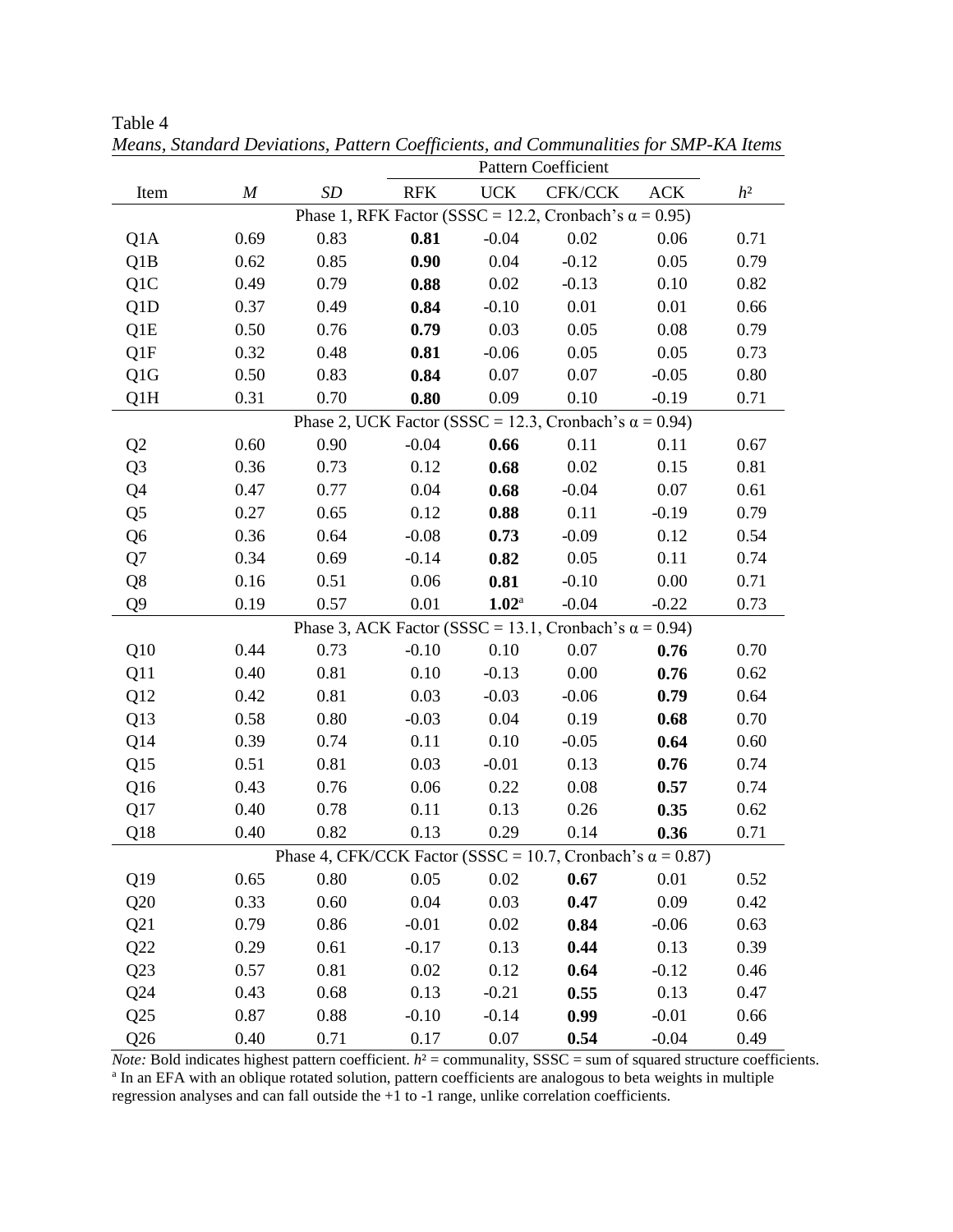Table 5 *Factor Correlations*

| Factor     |     |           |     |  |
|------------|-----|-----------|-----|--|
| 1. RFK     |     |           |     |  |
| 2. UCK     | .64 |           |     |  |
| 3. CFK/CCK | .55 | .58       |     |  |
| 4. ACK     | .68 | $\bullet$ | .73 |  |